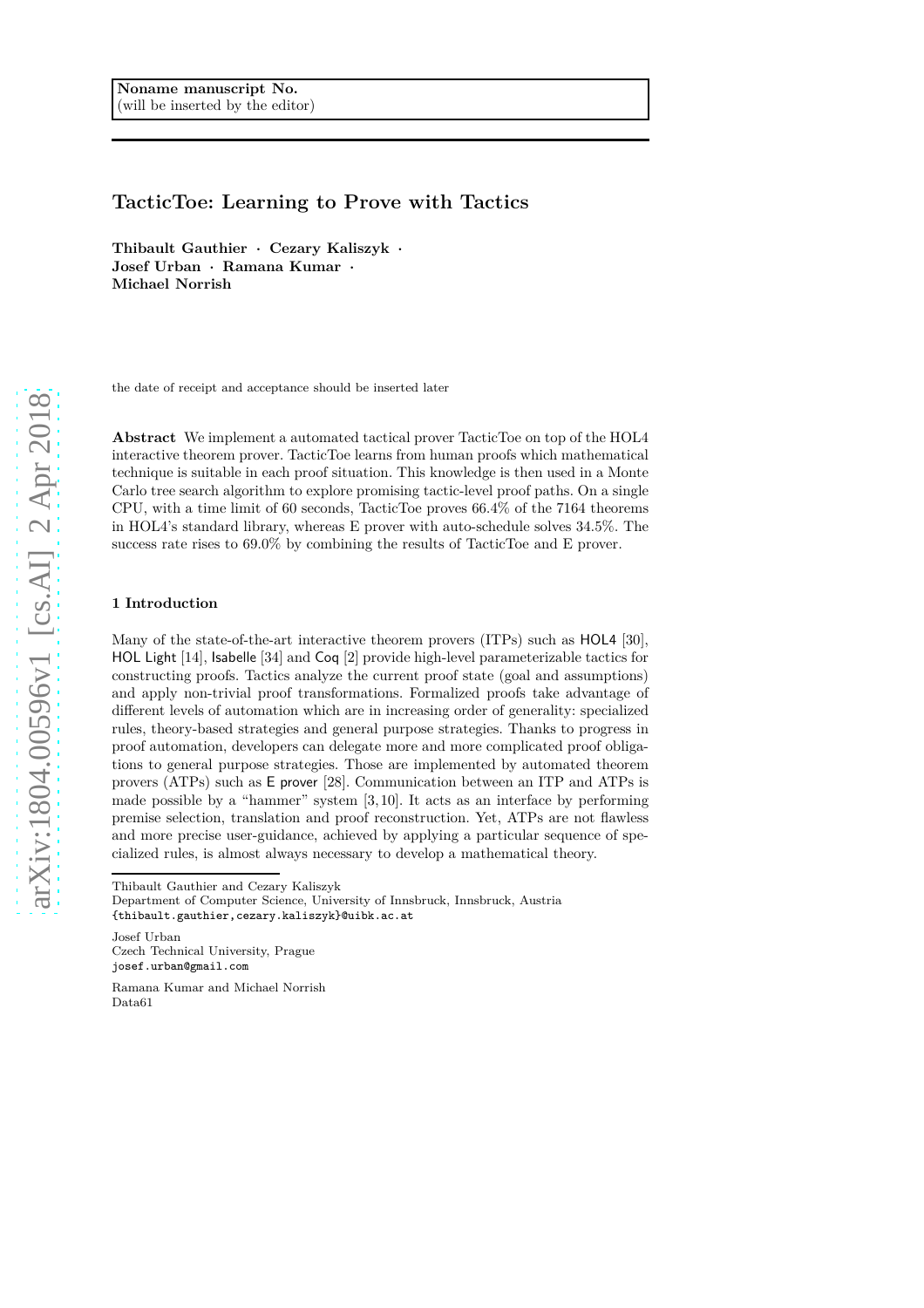In this work, we develop in the ITP HOL4 a procedure to select suitable tactics depending on the current proof state by learning from previous proofs. Backed by this machine-learned guidance, our prover TacticToe executes a *Monte Carlo tree search* [6] algorithm to find sequences of tactic applications leading to an ITP proof.

### 1.1 The problem

An ITP is a development environment for the construction of formal proofs in which it is possible to write a proof as a sequence of applications of primitive inference rules. This approach is not preferred by developers because proving a valuable theorem requires often many thousands of primitive inferences. The preferred approach is to use and devise high-level tools and automation that abstract over useful ways of producing proof pieces. A specific, prevalent instance of this approach is the use of *tactics* for *backward* or goal-directed proof. Here, the ITP user operates on a proof state, initially the desired conjecture, and applies tactics that transform the proof state until it is solved. Each tactic performs a sound transformation of the proof state: essentially, it promises that if the resulting proof state can be solved, then so can the initial one. This gives rise to a machine learning problem: can we learn a mapping from a given proof state to the next tactic (or sequence of tactics) that will productively advance the proof towards a solution?

*Goals and theorems.* A goal (or proof state) is represented as a *sequent*. A sequent is composed of a set of assumptions and a conclusion, all of which are higher-order logic formulas [12]. When a goal is proven, it becomes a theorem. And when the developer has given the theorem a name, we refer to it as a *top-level* theorem.

*Theories and script files.* Formal developments in HOL4 are organized into named theories, which are implemented by *script* files defining modules in the functional programming language SML. Each script file corresponds to a single theory, and contains definitions of types and constants as well as statements of theorems together with their proofs. In practice, tactic-based proofs are written in an informally specified *embedded domain-specific language*: the language consisting of pre-defined tactics and *tacticals* (functions that operate on tactics). However, the full power of SML is always available for users to define their own tactics or combinations thereof.

*Tactics in* HOL4*.* A *tactic* is a function that takes a goal (or proof obligation) and returns a list of goals (subgoals of the original goal) together with a *validation function*. Calling the validation function on a list of *theorems*, corresponding to the list of subgoals, results in a theorem corresponding to the original goal. For example, if the list of subgoals is empty, then calling the validation function on the empty list yields the original goal sequent as a theorem. In this way, tactics implement the plumbing of goal-directed proof construction, transforming the conjecture by reasoning in a backward manner. Since validation functions are only important to check the final proof, we omit them during the description of the proof search algorithm. We denote by  $t(q)$  the list of goals produced by the application of a tactic  $t$  to a goal  $q$ .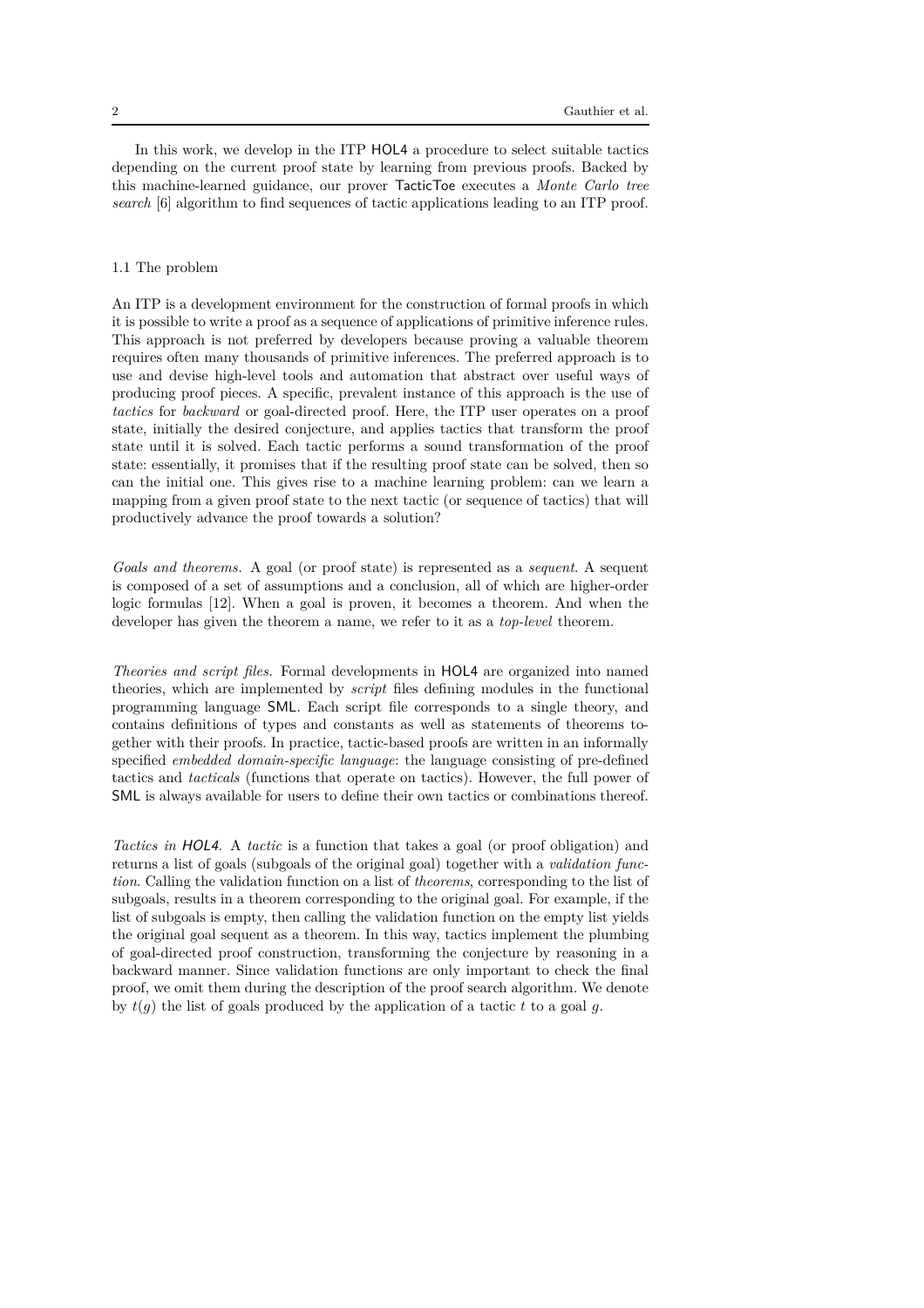#### 1.2 Contributions

This paper extends work described previously [11], in which we proposed the idea of a tactic-based prover based on supervised learning guidance. We achieved a 39% success rate on theorems of the HOL4 standard library by running TacticToe with a 5 second timeout. The contributions of this paper and their effect on our system are:

- **–** Monte Carlo tree search (MCTS) replaces A\* as our search algorithm (Section 4). The MCTS algorithm gives more balanced feedback on the success of each proof step by comparing subtrees of the search tree instead of leaves. The policy and value function are learned through supervised learning.
- **–** Proof guidance required by MCTS is given by prediction algorithms through supervised learning (Section 3). These predictors are implemented for three kinds of objects: tactics, theorems, and lists of goals.
- **–** We introduce an orthogonalization process that eliminates redundant tactics (Section 6).
- **–** We introduce a tactic abstraction mechanism (Section 7), which enables us to create more general and flexible tactics by dynamically predicting tactic arguments.
- **–** The internal ATP Metis is complemented by asynchronous calls to E prover (Section 4.3) to help TacticToe during proof search.
- **–** Proof recording at the tactic level is made more precise (Section 8). We now support pattern matching constructions and opening SML modules.
- **–** Evaluation of TacticToe with a 60 seconds timeout achieves a 66% success rate on the standard library. Comparisons between TacticToe and E prover on different type of problems are reported in Section 9.
- **–** Minimization and embellishment of the discovered proof facilitates user interaction (Section 10).

#### 1.3 Plan

The different components depicted in Figure 1 give a high-level overview of Tactic-Toe and our approach to generating tactic-level proofs by learning from recorded knowledge. On one side, we have the learning aspect of TacticToe whose purpose is to produce a high quality function to predict a tactic given a goal state. Tactic prediction uses a knowledge base that is gleaned, in the first place, from human-written proofs. On the other side, we have the proving aspect of TacticToe, which uses tactic prediction to guide a proof search algorithm in the context of a given conjecture.

This paper is organized firstly around the proving aspect: We define the proof search tree (Section 2), explain the essence of our approach to learning to predict tactics (Section 3), and then present the prediction-guided proof search algorithm (Section 4). We also describe our preselection method (Section 5) for speeding up prediction during search. Afterwards, we delve into some details of the learning aspect of TacticToe: We describe approaches to improving the knowledge base that supports prediction (orthogonalization in Section 6 and abstraction in Section 7), and describe how we build the knowledge base in the first place by extracting and recording tactic invocations from a library of human-written proofs (Section 8).

In Section 9, we present an evaluation of TacticToe on a large set of theorems originating from HOL4. Finally, we present a feature of TacticToe that makes it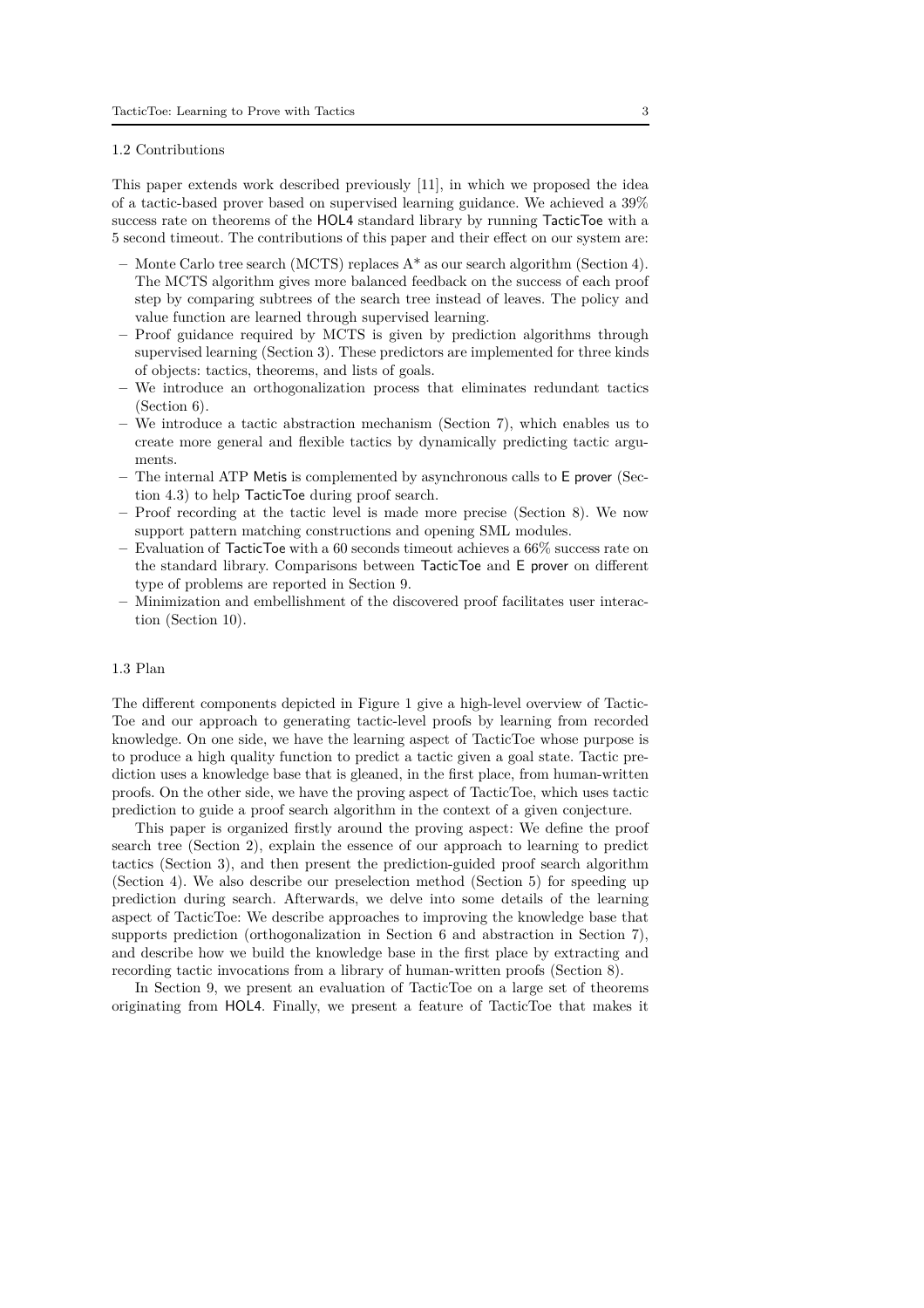

**Fig. 1** Relation between modules of the learning and proving toolchains. Functions are represented by rectangles and objects by ellipses.

more suitable for use by human provers, namely, minimization and prettification (Section 10) and compare TacticToe's generated proofs to human proofs (Section 11).

# **2 Search Tree**

The application of a tactic to an initial conjecture produces a list of goals. Each of the created goals can in turn be the input to other tactics. Moreover, it is possible to try multiple tactics on the same goal. In order to keep track of progress made from the initial conjecture, we organize goals and tactics into a graph with lists of goals as nodes and tactics as edges (See Definition 1).

In this section, we only give a description of the graph at a given moment of the search, after some number of tactic applications. Construction of the tree is done by the MCTS algorithm in Section 4. The MCTS algorithm is guided by prediction algorithms presented in Section 3.

#### **Definition 1** (search tree)

A search tree  $\mathfrak T$  is a sextuple  $(\mathbb T,\mathbb G,\mathbb A,T,G,A)$  that respects the following conditions:

**–** T is a set of tactics, G is a set of goals and A is a set of nodes representing lists of goals. All objects are tagged with their position in the tree (see Figure 2).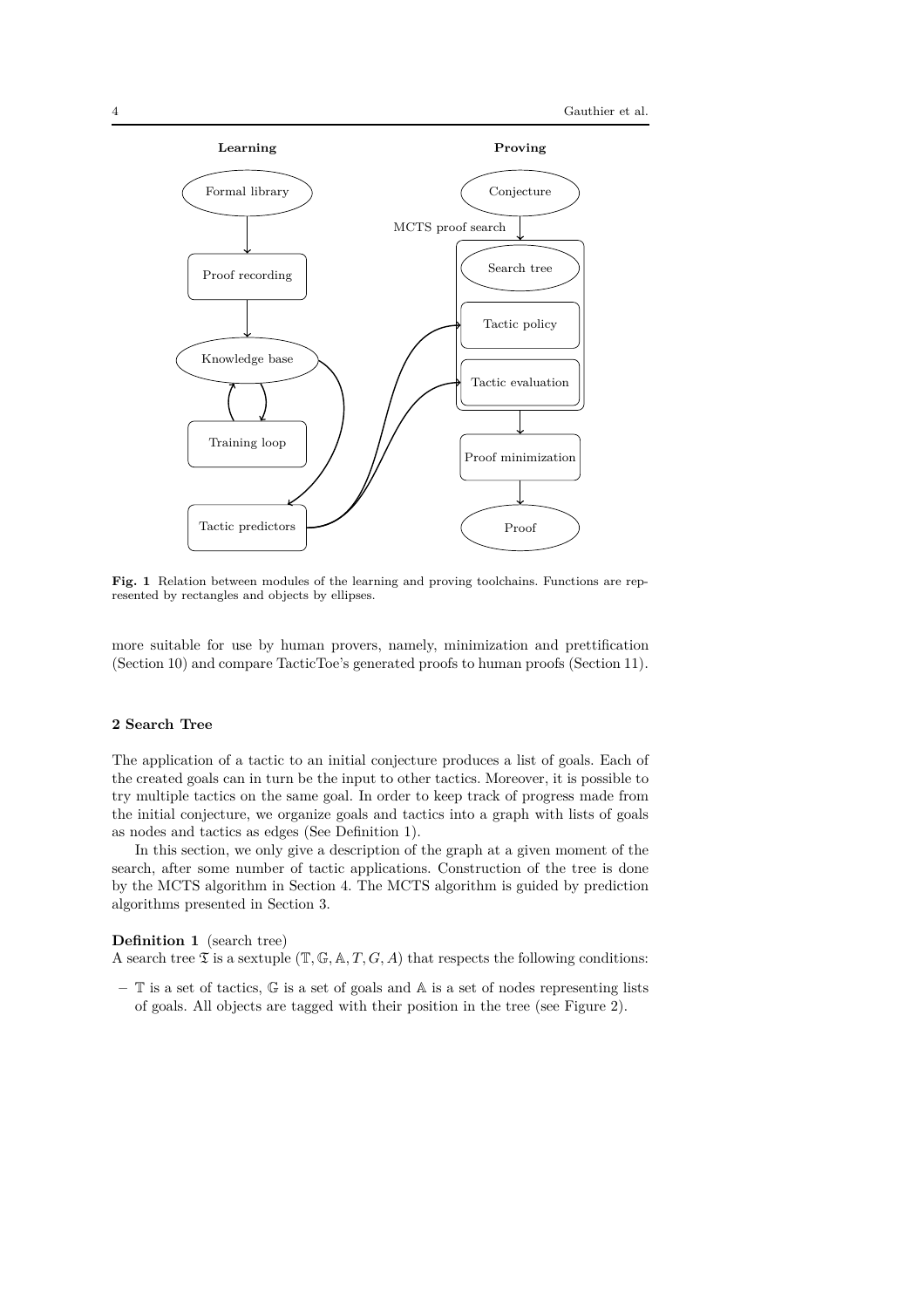

**Fig. 2** A node of a search tree  $a_0$ , the list of goals  $g_0 \ldots g_n$  it contains and the nodes  $a_1 \ldots a_m$ derived from the application of the tactics  $t_1 \ldots t_m$  to  $g_i$ .

- *T* is a function from  $\mathbb{G}$  to  $\mathcal{P}(\mathbb{T})$ . It takes a goal and return the set of tactics already applied to this goal.
- *G* is a function from A to  $\mathcal{P}(\mathbb{G})$ . It takes a node and returns the list of goals of this node.
- **–** *A* is a function that takes a pair (*g, t*) ∈ G × T such as *t* ∈ *T*(*g*) and returns a node  $A(g,t)$  such that  $t(g) = G(A(g,t))$ . In other words, the output  $t(g)$  is exactly the list of goals contained in  $A(g, t)$ .
- **–** It is acyclic, i.e., a node cannot be a strict descendant (see Definition 3) of itself.
- **–** There is exactly one node with no parents. This root node contains exactly one goal which is the initial goal (conjecture).

If no explicit order is given, we assume that the sets T*,* G*,* A are equipped with an arbitrary *total order*. Figure 2 depicts part of a search tree. Goals, nodes and tactics are represented respectively by circles, rectangles and arrows.

In the following, properties are defined in the context of a search tree  $\mathfrak{T}$ . In Definition 2, we specify different states for a goal: open, pending or solved. There, we define what a solved goal and solved node are by mutual recursion on the number of steps it takes to solve a goal and a node.

**Definition 2** (solved goal, solved nodes, open goal, pending goal) The set of *solved nodes* A<sup>∗</sup> and the set of *solved goals* G<sup>∗</sup> are defined inductively by:

$$
\mathbb{A}^{0} =_{\text{def}} \{ a \in \mathbb{A} \mid G(a) = \emptyset \}
$$
  

$$
\mathbb{G}^{0} =_{\text{def}} \{ g \in \mathbb{G} \mid \exists t \in T(g). A(g, t) \in \mathbb{A}^{0} \}
$$
  

$$
\mathbb{A}^{n+1} =_{\text{def}} \{ a \in \mathbb{A} \mid \forall g \in G(a). g \in \mathbb{G}^{n} \}
$$
  

$$
\mathbb{G}^{n+1} =_{\text{def}} \{ g \in \mathbb{G} \mid \exists t \in T(g). A(g, t) \in \mathbb{A}^{n+1} \}
$$
  

$$
\mathbb{A}^{*} =_{\text{def}} \bigcup_{n \in \mathbb{N}} \mathbb{A}^{n} \qquad \mathbb{G}^{*} =_{\text{def}} \bigcup_{n \in \mathbb{N}} \mathbb{G}^{n}
$$

We call a goal *unsolved* if it is not in the set of solved goals. Similarly, we call a node *unsolved* if it does not belong to the set of solved nodes. The *open goal* of a node is the first unsolved goal of this node according to some preset order. The other unsolved nodes are called *pending nodes*. If a node is unsolved, then it contains a unique open goal. During MCTS exploration, we do not explore pending goals of an unsolved node before its open goal is solved which justifies our terminology. In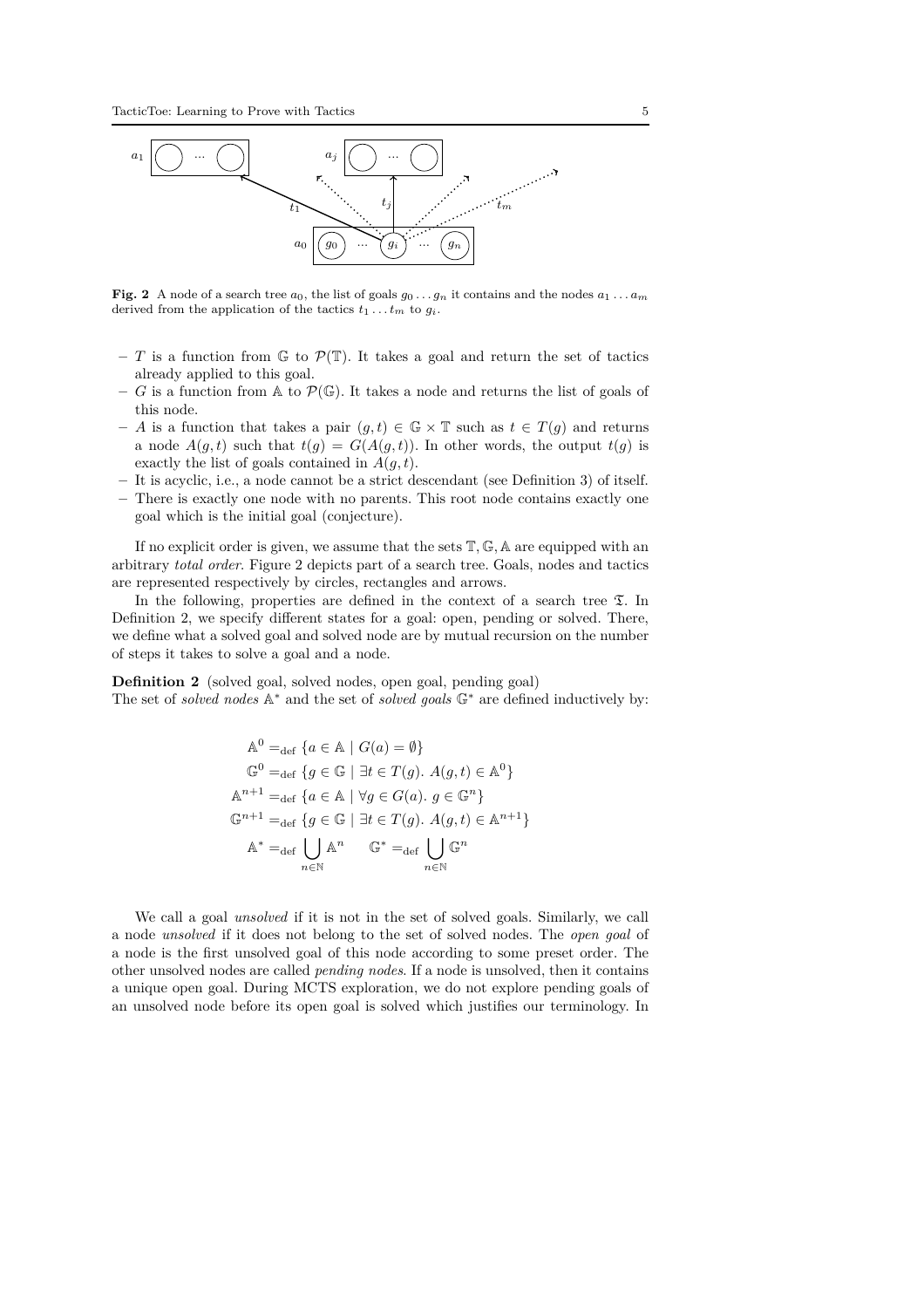other words, our search tree has the following property: if *g* is a pending node then *T*(*g*) is empty.

In Definition 3, we define relations between goals and nodes in terms of parenthood.

**Definition 3** (children, descendant, ancestors) The *children of a goal g* is a set of nodes defined by:

$$
Children(g) = \{ A(g, t) \in \mathbb{A} \mid t \in T(g) \}
$$

By extension, we define the *children of a node a* by:

$$
Children(a) = \bigcup_{g \in G(a)} Children(g)
$$

The *descendants of a node a* by:

Descendants<sup>0</sup>(a) =<sub>def</sub> {a}  
\nDescendants<sup>n+1</sup>(a) =<sub>def</sub> 
$$
\bigcup_{a' \in Descendants^n(a)} Children(a')
$$
  
\nDescendants(a) =<sub>def</sub>  $\bigcup_{n \in \mathbb{N}} Descendants^n(a)$ 

And the *ancestors of a node a* by:

$$
Ancestors(a) =_{def} \{b \in \mathbb{A} \mid a \in Descendants(b)\}
$$

In Definition 4, we decide if a tactic is productive based on its contribution to the search tree.

**Definition 4** (productive tactic) The application of a tactic *t* on an open goal *g* is called *productive* if and only if all the following conditions are satisfied:

- **–** It does not fail or timeout. To prevent tactics from looping, we interrupt tactics after a short amount of time (0.05 seconds).
- **–** It does not loop, i.e., its output does not contain any goals that appear in the ancestor of the node of the current goal.
- $−$  It is not a redundant step, i.e., there does not exist *t*' in *T*(*g*) such as *t*'(*g*) ⊆ *t*(*g*).

The third point of the definition is a partial attempt at preventing confluent branches. The general case where two branches join after *n* steps is handled by a tactic cache which memorizes tactic effects on goals. This cache allows faster reexploration of confluent branches which remain separated in the search tree.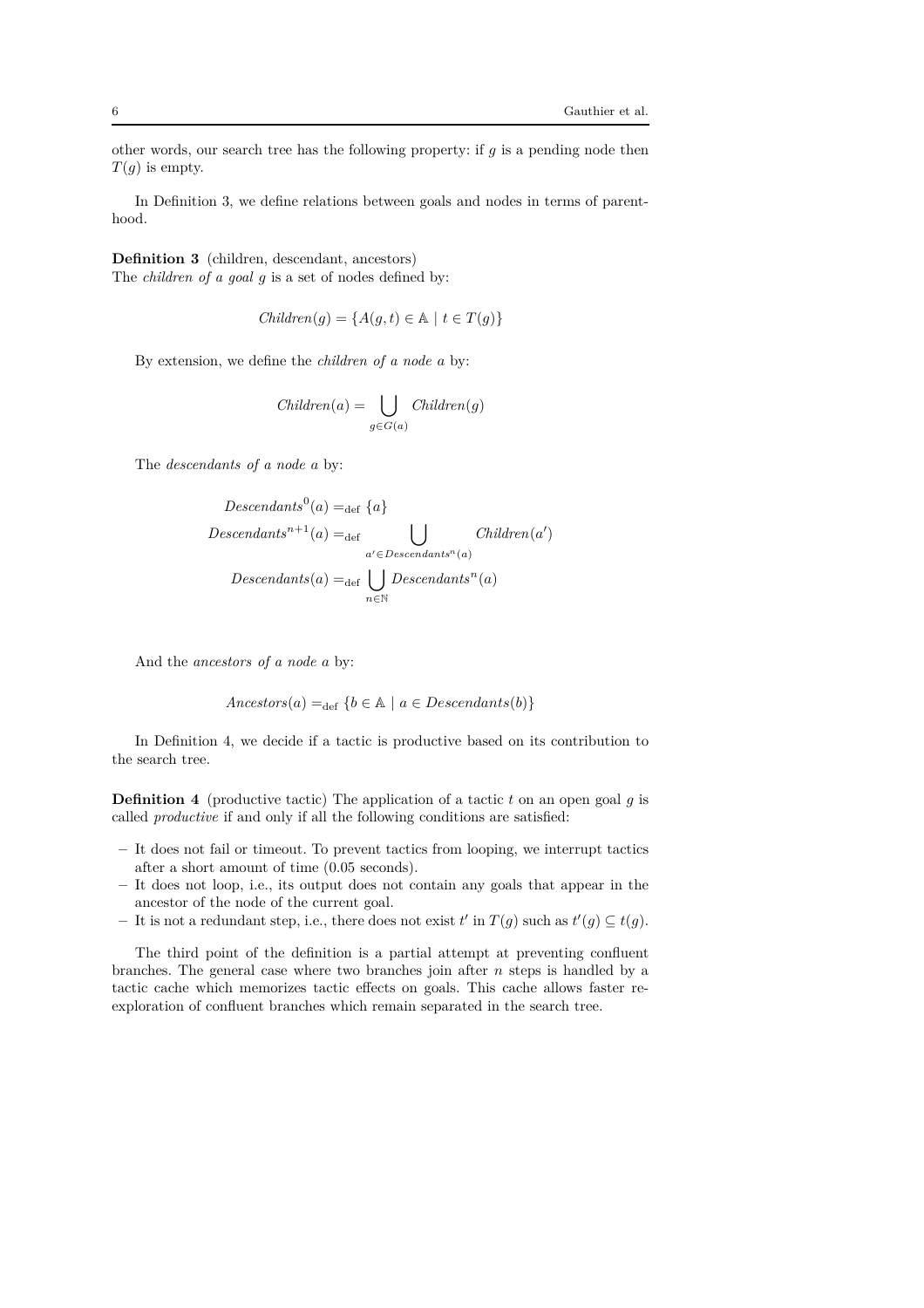# **3 Prediction**

The learning-based selection of relevant lemmas significantly improves the automation in hammer systems [4]. In TacticToe we use the distance-weighted *k nearestneighbour* classifier [8] adapted for lemma selection [18]. It allows for hundreds of predictions per second, while maintaining very high prediction quality [20]. We rely on this supervised machine learning algorithm to predict objects of three kinds: tactics, theorems and lists of goals. The number of predicted objects *k* is called the *prediction radius*. For a goal  $g$ , we denote by *Predictions*<sup>*tactic*</sup> $(g)$  (respectively *Predictions*<sup>*theorem*</sup>(*g*) and *Predictions*<sup>*goal*</sup> *list*<sup>*(g*))</sup> the *k* tactics (respectively theorems and lists of goals) selected by our prediction algorithm.

We discuss below the specifics associated with the prediction of each kind of object. In particular, we present the dataset from which objects are selected and the purpose of the selection process. The similarity measure backing the predictions is described in Section 3.1 and three methods for improving the speed and quality of the predictions are presented in Sections 5, 6 and 7.

*Tactics* To start with, we build a database of tactics consisting of goal-tactic pairs recorded from successful tactic applications in human proofs (recording will be discussed in Section 8). During proof search, the recorded goals will be reordered according to their similarity with a target goal *g* (usually the open goal of a node). The recorded pairs and their similarity to *g* induce an order on tactics. Intuitively, tactics which have been successful on goals similar to *g* should be tried first. Indeed, they are more likely to lead to a proof. This predicted tactic order is then transformed into a prior policy of our MCTS algorithm (see Section 4.2). Tactic selection is also used to improve the quality of the database of tactics during orthogonalization (see Section 6).

*Theorems as Arguments of Tactics* We first collect a set of theorems for our predictor to select from. It includes the HOL4 theorem database and theorems from the local namespace. Predicted tactics during proof search and orthogonalization may include tactics where arguments (lists of theorems) have been erased (see Section 7). We instantiate those tactics by theorems that are syntactically the closest to the goal as they are more likely to help. The same algorithm selects suitable premises for ATPs integrated with TacticToe (see Section 4.3).

*Lists of Goals as Output of Tactics* We compile a dataset of tactic outputs during orthogonalization (see Section 6). Some elements of this set will be considered positive examples (see Section 4.2). During proof search, given a list of goals *l* created by a tactic, we select a set of lists of goals that are most similar to *l*. The ratio of positive examples in the selection gives us a prior evaluation for MCTS.

#### 3.1 Feature Extraction and Similarity Measures

We predict tactics through their associated goals. So, the features for each kind of object can be extracted from different representations of mathematical formulas. We start by describing features for HOL4 terms. From there, we extend the extraction mechanism to goals, theorems and lists of goals. Duplicated features are always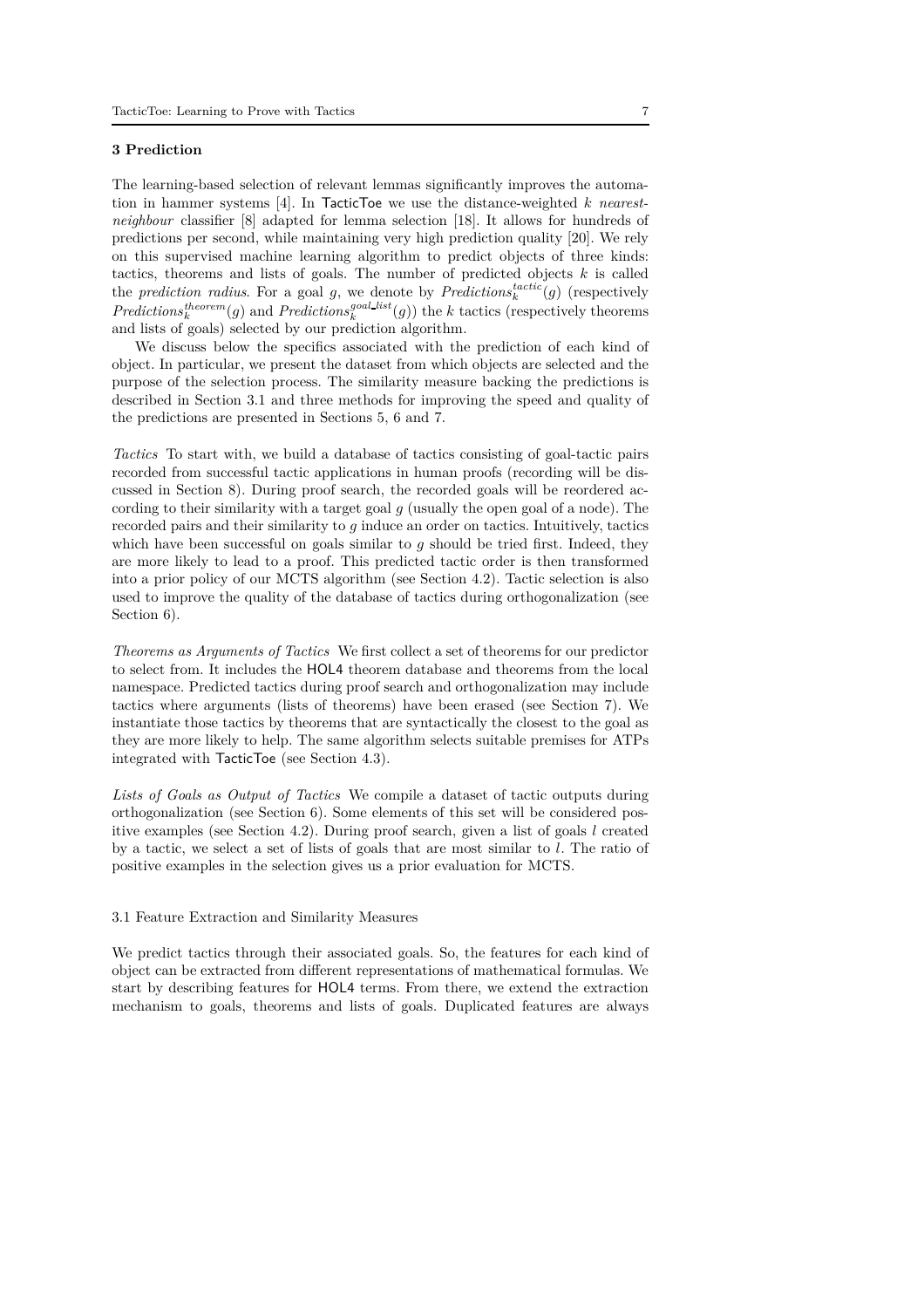removed so that each object has an associated set of features. Here are the kinds of features we extract from terms:

- **–** names of constants, including the logical operators,
- **–** type constructors present in the types of constants and variables,
- **–** subterms with all variables replaced by a single placeholder *V* ,
- **–** names of the variables.

Goals (respectively theorems) are represented by pairs consisting of a list of terms (assumptions) and a term (conclusion). We distinguish between features of the assumptions and features of the conclusion by adding a different tag to elements of each set. The feature of a goal (respectively theorem) are the union of all these tagged features. From that, we can construct features for a list of goals by computing the union of the features of each goal in the list.

We estimate the similarity between two objects  $o_1$  and  $o_2$  through their respective feature sets  $f_1$  and  $f_2$ . The estimation is based on the frequency of the features in the intersection of  $f_1$  and  $f_2$ . A good rule of thumb is that the rarer the shared features are, the more similar two goals should be. The relative rarity of each feature can be estimated by calculating its TF-IDF weight [17]. We additionally raise these weights to the sixth power giving even more importance to rare features [4].

The first similarity measure  $sim_1$  sums the weight of all shared features to compute the total score. In a second similarity measure *sim*2, we additionally take the total number of features into account, to reduce the seemingly unfair advantage of big feature sets in the first scoring function.

$$
sim_1(o_1, o_2) = \sum_{f \in f_0 \cap f_1} tf\_idf(f)^6
$$

$$
sim_2(o_1, o_2) = \frac{\sum_{f \in f_0 \cap f_1} tf\_idf(f)^6}{ln(e + |f_0| + |f_1|)}
$$

In our setting, making predictions for an object *o* consists of sorting a set of objects by their similarity to *o*. We use  $\sinh_1$  for tactics and theorems and  $\sinh_2$ for lists of goals. The reason why  $sim<sub>1</sub>$  is used for predicting tactics is that tactics effective on a large goal *g* are often also suitable for a goal made of sub-formulas of  $g$ . The same monotonicity heuristic can justify the use of  $sim<sub>1</sub>$  for theorems. Indeed, in practice a large theorem is often a conjunction of theorems from the same domain. And if a conjunction contains a formula related to a problem, then the other conjuncts from the same domain may also help to solve it.

#### **4 Proof Search**

Our prediction algorithms are not always accurate. Therefore, a selected tactic may fail, proceed in the wrong direction or even loop. For that reason, predictions need to be accompanied by a proof search mechanism that allows for backtracking and can choose which proof tree to extend next and in which direction. Our search algorithm is a Monte Carlo tree search [6] algorithm that relies on a prior evaluation function and a prior policy function. Those priors are learned through direct supervised learning for the policy and via the data accumulated during orthogonalization for the evaluation. Therefore, this MCTS algorithm does not need to rely on roll outs for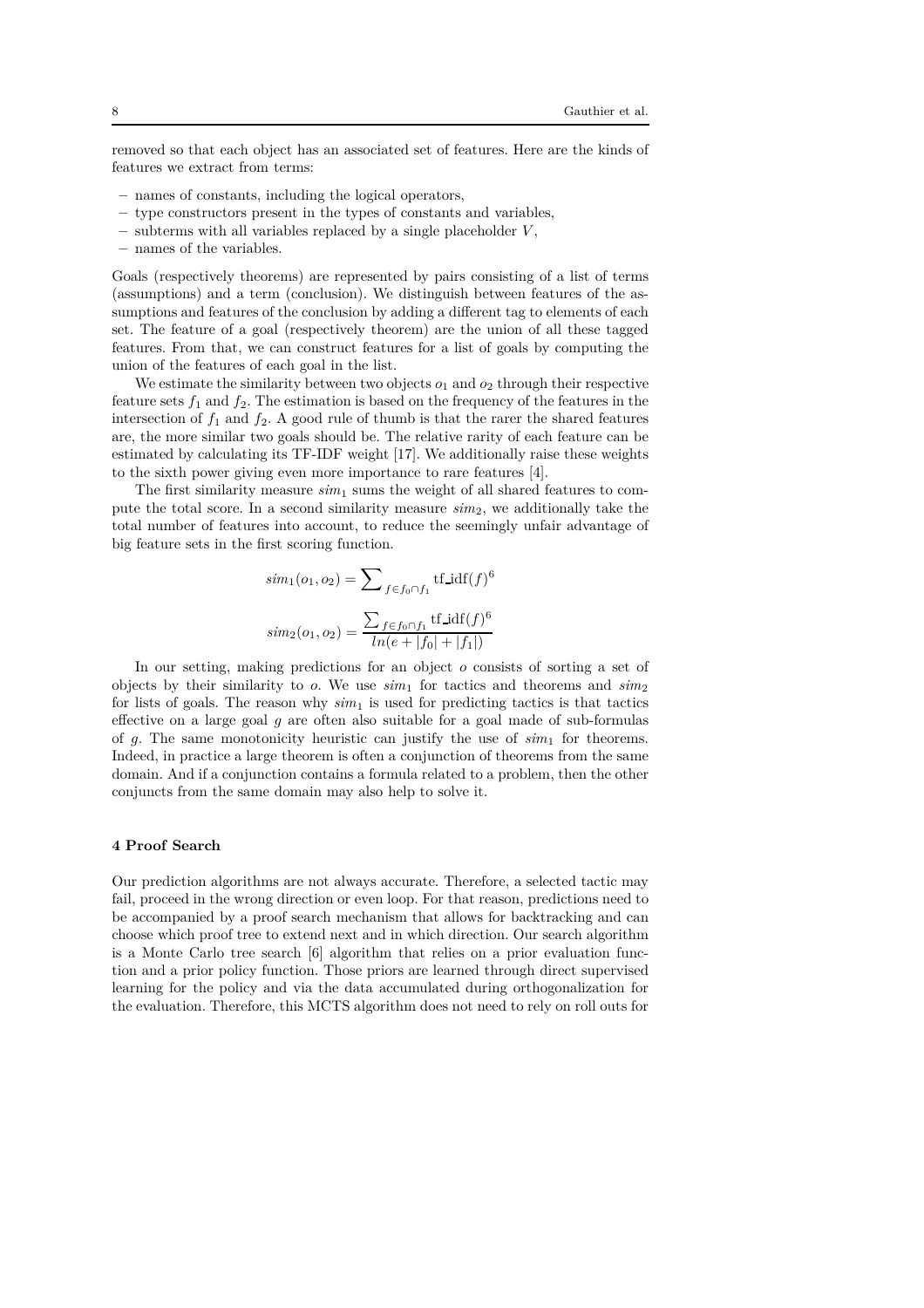evaluation. The policy and evaluation are estimated by the simple supervised k-NN algorithm. A characteristic of the MCTS algorithm is that it offers a good tradeoff between exploitation and exploration. This means that the algorithm searches deeper the more promising branches and leaves enough time for the exploration of less likely alternatives.

*Remark 1* Neural networks trained through reinforcement learning can be very effective for approximating the policy and evaluation as demonstrated in .e.g. AlphaGo Zero [29]. But training neural networks is computationally expensive and has not yet been proven effective in our context. That is why we chose a simpler machine learning model for our project.

We first describe the proof search algorithm and explain later how to compute the prior policy PriorPolicy and prior evaluation PriorEvaluation functions.

#### 4.1 Proof exploration

The proof search starts by creating a search tree during initialization. The search tree then evolves by the repetitive applications of MCTS steps. A step in the main loop of MCTS consists of three parts: node selection, node extension, and backpropagation. And the decision to stop the loop is taken by the resolution module.

*Initialization* The input of the algorithm is a goal *q* (also called conjecture) that we want to prove. Therefore the search tree starts with only one node containing the list of goals [*g*].

*Node selection* Through node extension steps the search tree grows and the number of paths to explore increases. To decide which node to extend next, the MCTS algorithm computes for each node a value (see Definition 5) that changes after each MCTS step. The algorithm that performs node selection starts from the root of the search tree. From the current node, the function CompareChildren chooses the child node with the highest value among the children of its open goal.

If the highest children value is higher than the *widening policy* (see Section 4.2), then the selected child becomes the current node, otherwise the final result of node selection is the current node. The following pseudo-code illustrates our node selection algorithm:

```
CurrentNode = Root(Tree);
while true do
 if Children(CurrentNode) = \emptyset then break;
 (BestChild, BestValue) = CompareChildren (CurrentNode);
 if WideningPolicy (ChosenNode) \geq BestValue then break;
 CurrentNode = BestChild
end;
return CurrentNode;
```
**Definition 5** (Value) The value of the  $i^{th}$  child  $a_i$  of the open goal of a parent node  $p$  is determined by:

 $Value(a_i) = CurEvaluation(a_i) + c_{exploration} * Exploration(a_i)$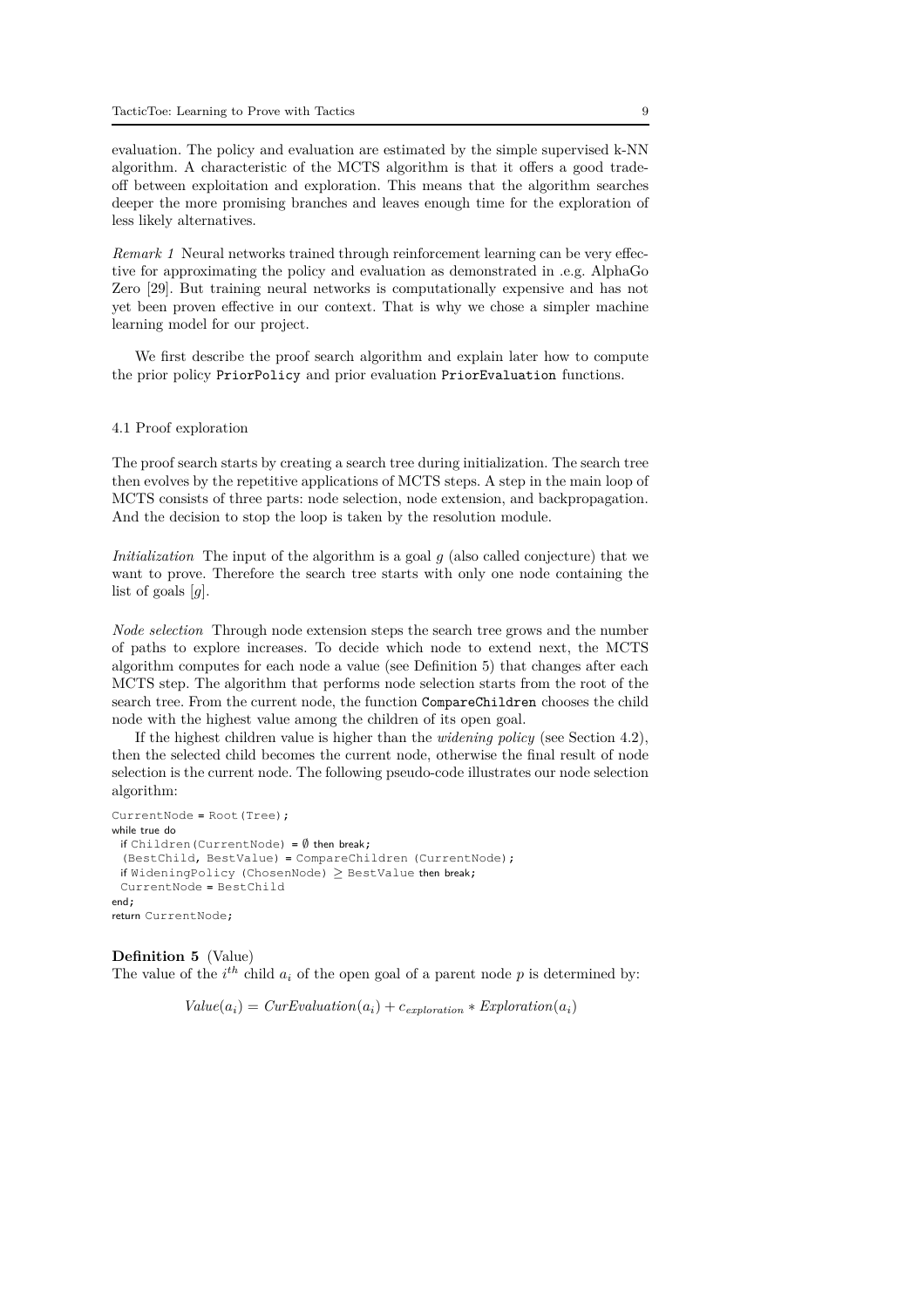The current evaluation  $CurEvolution(a_i)$  is the average evaluation of all descendants of  $a_i$  including node extension failures.

$$
CurEvaluation(a_i) = \sum_{a' \in Descendants(a_i)} \frac{PriorEvaluation(a')}{|Descendants(a_i)| + Failure(a_i)}
$$

where the number  $Failure(a_i)$  is the number of failures that occurred during node extension from descendants of  $a_i$ .

The exploration term is determined by the prior policy and the current policy. The current policy is calculated from the number of times a node *x* has been traversed during node selection, denoted *Visit*(*x*).

$$
Exploration(a_i) = \frac{PriorPolicy(a_i)}{CurPolicy(a_i)}
$$

$$
CurPolicy(a_i) = \frac{1 + Visit(a_i)}{\sqrt{Visit(p)}}
$$

The policy can be seen as a skewed percentage of the number of times a node was visited. The square root favors exploration of nodes with few visits. The coefficient *cexploration* is experimentally determined and adjusts the trade-off between exploitation and exploration.

*Node extension* Let *a* be the result of node selection. If *a* is a solved node or the descendant of a solved node, then extending *a* would not be productive and the algorithm reports a failure for this MCTS step. If *a* is not solved, it applies the best untested tactic *t* on the open goal *g* of this node according to the prediction order for *g*. If no such tactic exists or if *t* is not productive, the algorithm returns a failure. If node extension succeeds, a new node containing *t*(*g*) is added to the children of *a*.

*Backpropagation* During backpropagation we update the statistics of all the nodes traversed or created during this MCTS step:

- **–** Their visit number is incremented.
- **–** If node extension failed, their failure count is incremented.
- **–** If node extension succeeded, they inherit the evaluation of the created child.

These changes update the current evaluation and the current policy of the traversed nodes. After completing backpropagation, the process loops back to node selection.

*Resolution* The search ends when the algorithm reaches one of these 3 conditions:

- **–** It finds a proof, i.e., the root node is solved. In this case, the search returns a minimized and prettified tactic proof (see Section 10).
- **–** It saturates, i.e., there are no tactics to be applied to any open goal. This occurs less than 0.1 percent of the time in the full-scale experiment. And this happens only at the beginning of the HOL4 library, where the training data has very few tactics.
- **–** It exceeds a given time limit (60 seconds by default).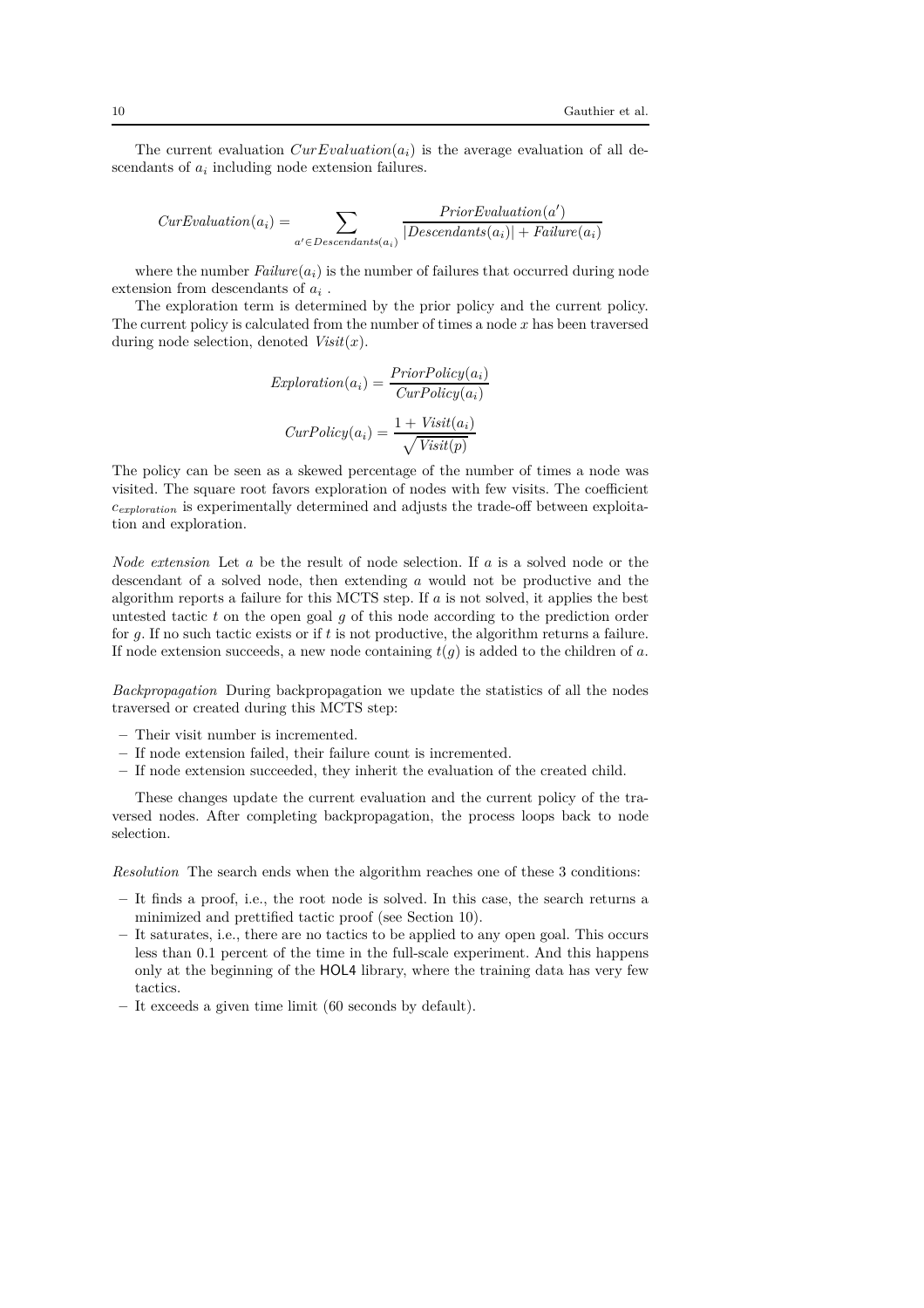#### 4.2 Supervised learning guidance

Our MCTS algorithm relies on the guidance of two supervised learning methods. The prior policy estimates the probability of success of a tactic *t* on a goal *g* and associate it with the potential children that would be created by the application of *t* to *g*. The prior evaluation judges if a branch is fruitful by analyzing tactic outputs. Both priors influence the rates at which branches of the search tree are explored.

*Prior policy* Similarity between goals produced by the tactic predictor are hard to translate into a prior policy, so we rely solely on the prediction order to estimate the probability with which each tactic should be tried. Let  $\mathfrak T$  be a search tree after a number of MCTS steps. Let  $p$  be a selected node in  $\mathfrak T$  and  $q$  its open goal. We order the list of *n* productive tactics already applied to *g* by their similarity score. We note the resulting list  $t_0, \ldots, t_{n-1}$ . Let  $c_{policy}$  be a constant heuristic optimized during our experiments. We calculate the prior policy of a child *a<sup>i</sup>* produced by the tactic  $t_i$  by:

$$
PriorPolicy(a_i) = (1 - c_{policy})^i * c_{policy}
$$

In order to include the possibly of trying more tactics on *g* we define the widening policy on the parent *p* for its open goal *g* to be:

$$
WideningPolicy(p) = (1 - c_{policy})^{n} * c_{policy}
$$

*Prior evaluation* We now concentrate on the definition of a reasonable evaluation function for the output of tactics. Intuitively, a list of goals is worth exploring further if we believe there exists a short proof for it. We could estimate the likelihood of finding such a proof from previous proof searches. However, extracting lists of goals from all proof attempts creates too much data which slows down the prediction algorithm. So, we only collect outputs of tactics tested during orthogonalization (see Section 6). We declare a list of goals *l* to be *positive* if it has been produced by the winner of an orthogonalization competition. The set of positive examples in *Predictions*<sup>*goal*</sup> *list*<sup>*(l*)</sup> is denoted *Positive*<sup>*goal*</sup> *list*<sup>*(l*)</sup>. We chose  $k = 10$  as a default evaluation radius in our experiments. And we evaluate a node *a* through the list of goals  $G(a)$  it contains using the prior evaluation function:

$$
Prior Evaluation_k(a) = \frac{|Positive_k^{goal\_list}(G(a))|}{k}
$$

#### 4.3 ATP Integration

General-purpose proof automation mechanisms which combine proof translation to ATPs with machine learning ("hammers") have become quite successful in enhancing the automation level in proof assistants [3]. Since external automated reasoning techniques sometimes outperform the combined power of tactics, we combine the TacticToe search with general purpose provers such as the ones found in HOL(y)Hammer for HOL4 [10].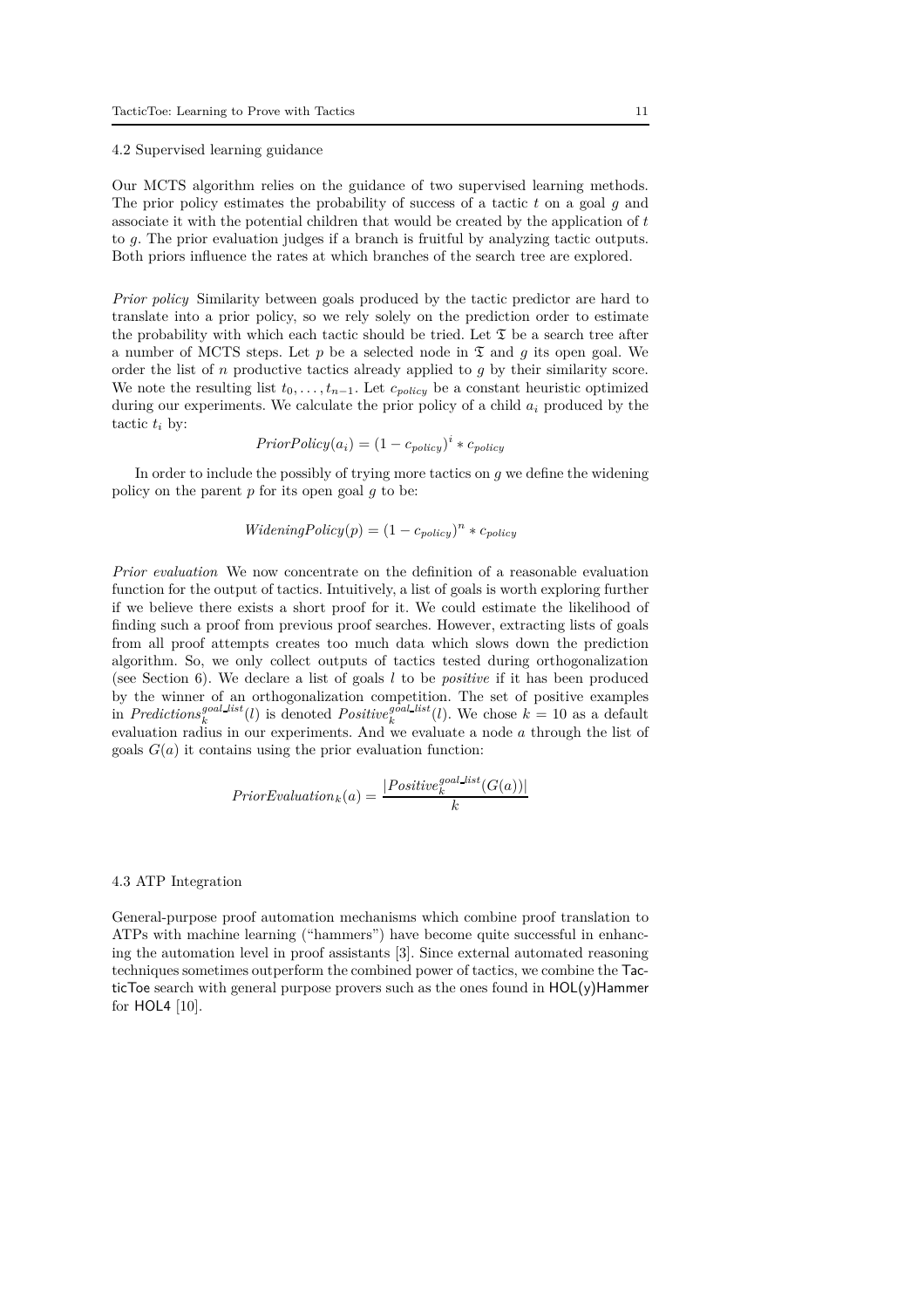HOL4 already integrates a superposition-based prover Metis [16] for this purpose. It is already recognized by the tactic selection mechanism in TacticToe and thanks to abstraction, its premises can be predicted dynamically. Nevertheless, we think that the performance of TacticToe can be boosted by giving the ATP Metis a special status among tactics. This arrangement consists of always predicting premises for Metis, giving it a slightly higher timeout and trying it first on each open goal. Since Metis does not create new goals, these modifications only induce an overhead that increases linearly with the number of nodes.

In the following, we present the implementation of asynchronous calls to E prover [28] during TacticToe's proof search. Other external ATPs can be integrated with Tactic-Toe in a similar manner.

First, we develop a tactic which expects a list of premises as an argument and calls E prover on the goal together with the premises translated to a first-order problem. If E prover succeeds on the problem, the premises used in the external proof are used to reconstruct the proof inside HOL4 with Metis. Giving a special status to E prover is essential as E prover calls do not appear in human-written tactic proofs. Here, we use an even higher timeout (5 seconds) and a larger number of predicted premises (128). We also try E prover first every time a new goal is created. Since calls to E prover are computationally expensive, they are run in parallel and asynchronously. To update the MCTS values, the result of each thread is back-propagated in the tree after completion. This avoids slowing down TacticToe's search loop. The number of asynchronous calls to E prover that can be executed at the same time is limited by the number of cores available to the user.

# **5 Preselection**

In order to speed up the predictions during the search for a proof of a conjecture *c*, we preselect 500 goal-tactic pairs and 500 theorems and a larger number of lists of goals induced by the selection of goal-tactic pairs. Preselected objects are the only objects available to TacticToe's search algorithm for proving *c*.

The first idea is to select goal-tactic pairs and theorems by their similarity with *c* (i.e. *Predictions*<sup>*tactic*</sup>(*c*) and *Predictions*<sup>*theorem*</sup>(*c*)). However, this selection may not be adapted at later stages of the proof where goals may have drifted significantly from *c*. In order to anticipate the production of diverse goals, our prediction during preselection takes dependencies between objects of the same dataset into account. This dependency relation is asymmetric. Through the relation, each object has multiple children and at most one parent. Once a dependency relation is established we can calculate a dependency score for each object, which is the maximum of its similarity score and the similarity score of its parent. Finally, the 500 entries with highest dependency score are preselected in each dataset.

We now give a mathematical definition of the dependency relation for each kind of object.

#### **Definition 6** (Dependencies of a goal-tactic pair)

Let  $\mathfrak F$  be the set of recorded goal-tactic pairs. The dependencies  $D^*$  of a goal-tactic pair  $(t_0, g_0)$  are inductively defined by: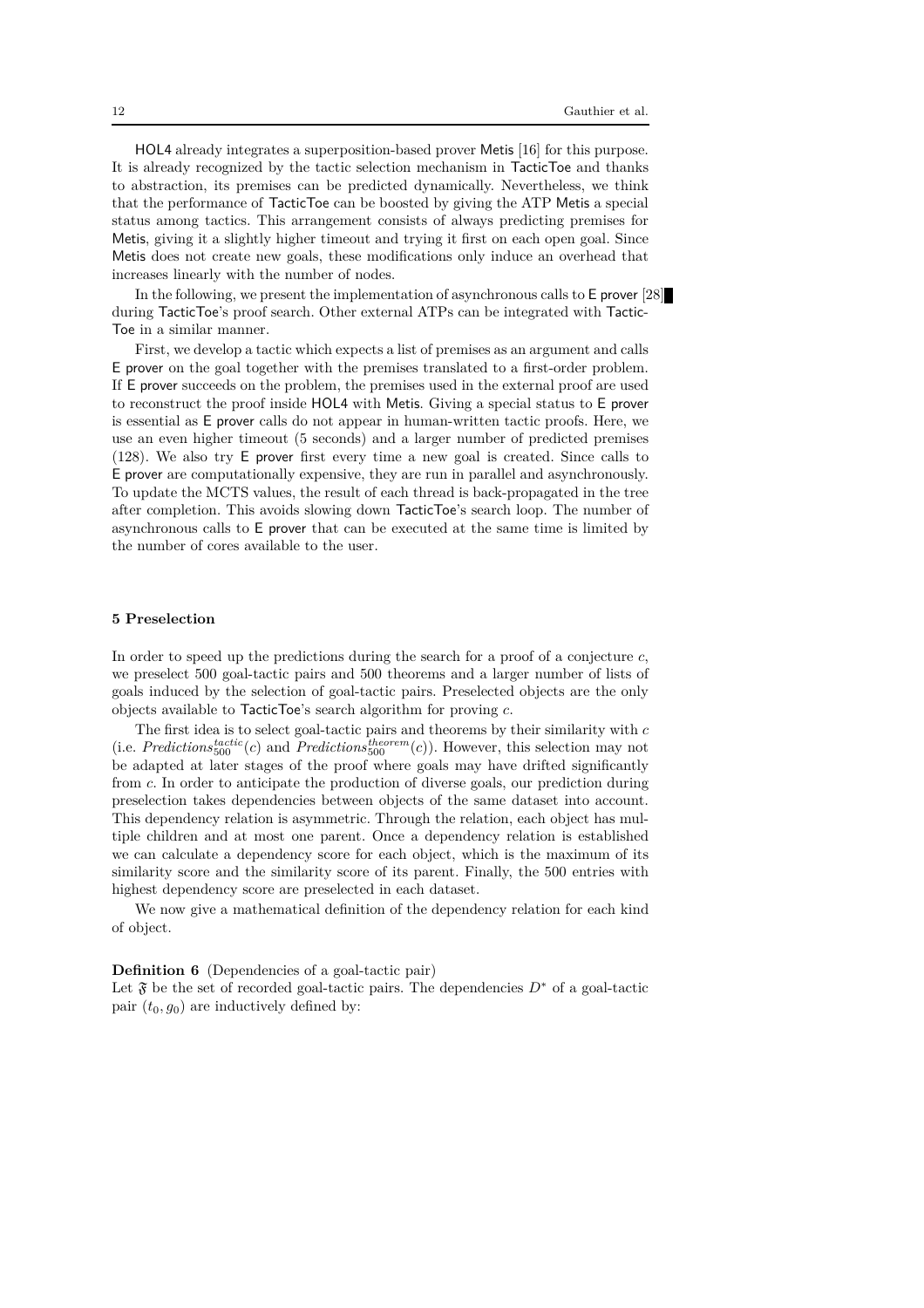$$
D_0 =_{\text{def}} \{(t_0, g_0)\}
$$
  
\n
$$
D_{n+1} =_{\text{def}} D_n \cup \{(t, g) \in \mathfrak{F} \mid \exists (t', g') \in D_n. g \in t'(g')\}
$$
  
\n
$$
D^* =_{\text{def}} \bigcup_{i \in \mathbb{N}} D_i
$$

# **Definition 7** (Dependencies of a theorem)

Let  $\Re$  be the set of recorded theorems. The dependencies of a theorem  $t$  are the set of top-level theorems in  $\Re$  appearing in the proof of *t*. These dependencies are recorded by tracking the use of top-level theorems through the inference kernel [10].

We do preselection also for lists of goals. To preselect a list of goals *l* from our database of lists of goals, we consider the tactic input *g* that was at the origin of the production of *l* during orthogonalization. The list *l* is preselected if and only if *g* appears in the 500 preselected goal-tactic pairs.

# **6 Orthogonalization**

Different tactics may transform a single goal in the same way. Exploring such equivalent paths is undesirable, as it leads to inefficiency in automated proof search. To solve this problem, we modify the construction of the tactics database. Each time a new goal-tactic pair  $(t, g)$  is extracted from a tactic proof and about to be recorded, we consider if there does not already exist a better tactic for *g* in our database. To this end, we organize a competition between the *k* closest goal-tactic pairs  $Predictions_k^{tactic}(g)$ . In our experiments, the default orthogonalization radius is  $k = 20$ . The winner is the tactic that subsumes (see Definition 11) the original tactic on *g* and that appears in the largest number of goal-tactic pairs in the database. The winning tactic *w* is then associated with *q*, producing the pair  $(w, q)$  and is stored in the database instead of the original pair  $(t, g)$ . As a result, already successful tactics with a large coverage are preferred, and new tactics are considered only if they provide a different contribution. We now give a formal definition of the concepts of subsumption and coverage that are required for expressing the orthogonalization algorithm.

# **Definition 8** (Coverage)

Let  $\mathfrak T$  be the database of goal-tactic pairs. We define the coverage *Coverage* $(t)$  of a tactic  $t$  by the number of times this tactic appears in  $\mathfrak{T}$ . Expressing this in a formula, we get:

$$
Coverage(t) =_{def} |\{g \mid (t, g) \in \mathfrak{T}\}|
$$

Intuitively, this notion estimates how general a tactic is by counting the number of different goals it is useful for.

#### **Definition 9** (Goal subsumption)

A goal subsumption  $\leq$  is a partial relation on goals. Assuming we have a way to estimate the number of steps required to solve a goal, a general and useful subsumption definition is for example:

 $g_1 \leq g_2 \Leftrightarrow_{\text{def}} g_1$  has a proof with a length shorter or equal to the proof of  $g_2$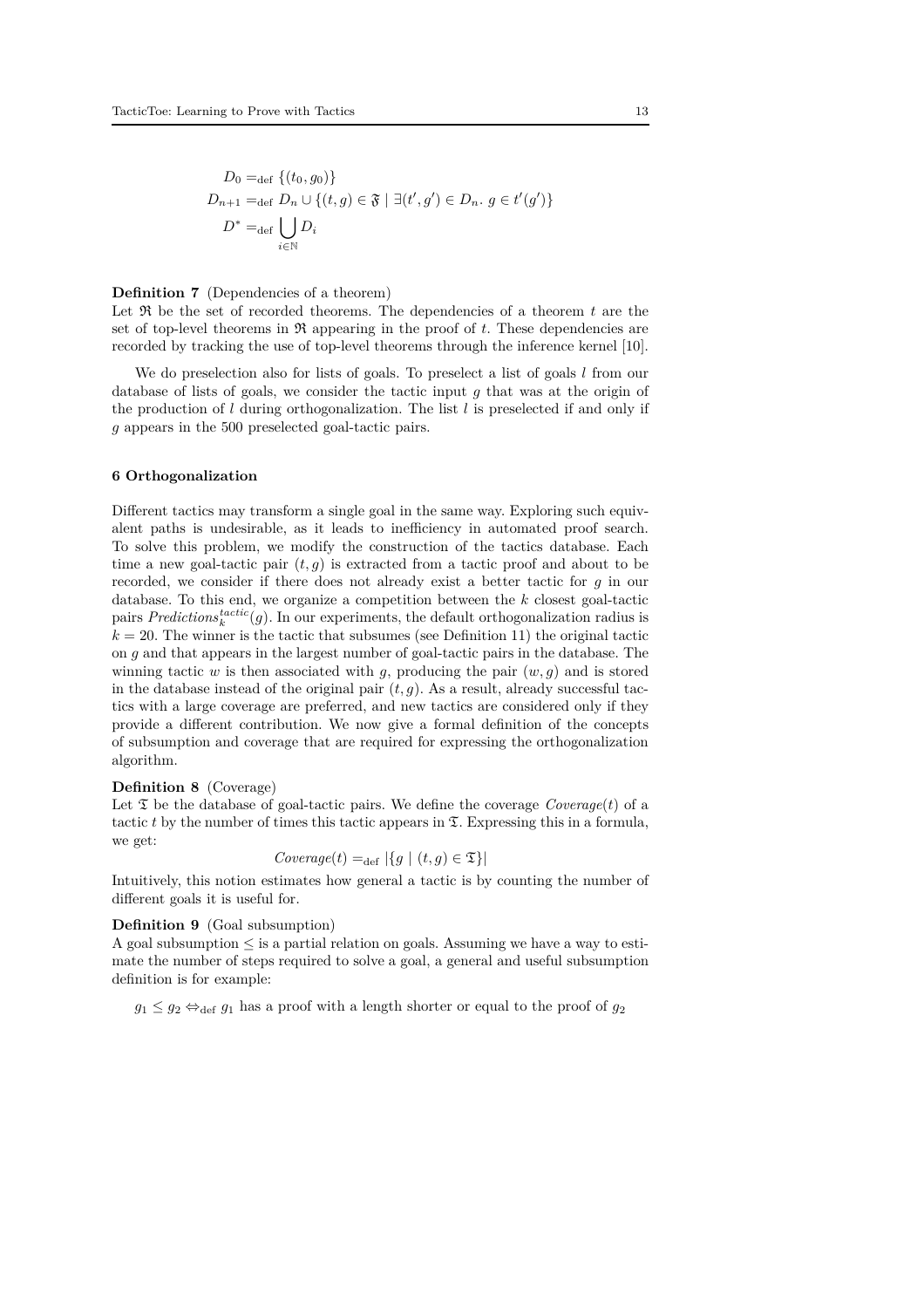By default, we however choose for efficiency reasons a minimal subsumption defined by:

$$
g_1 \leq g_2 \Leftrightarrow_{def} g_1
$$
 is  $\alpha$ -equivalent to  $g_2$ 

We can naturally extend any goal subsumption to a subsumption on lists of goals.

#### **Definition 10** (Goal list subsumption)

A goal list subsumption is a partial relation on lists of goals. Given two lists of goals  $l_1$  and  $l_2$ , we define it from the goal subsumption  $\leq$  by:

$$
l_1 \leq l_2 \Leftrightarrow_{\text{def}} \forall g_1 \in l_1. \ \exists g_2 \in l_2. \ g_1 \leq g_2
$$

This allows us to define subsumption for tactics.

# **Definition 11** (Tactic subsumption)

Given two non-failing tactics  $t_1$  and  $t_2$  on  $g$ , a tactic  $t_1$  subsumes a tactic  $t_2$  on a goal *g*, denoted  $\leq_q$ , when:

$$
t_1 \leq_g t_2 \Leftrightarrow_{\text{def}} t_1(g) \leq t_2(g)
$$

If one of the tactics is failing then  $t_1$  and  $t_2$  are not comparable through this relation.

Finally, the winning tactic of the orthogonalization competition can be expressed by the formula:

$$
\mathbb{O}(t,g) = \operatorname*{argmax}_{x \in \text{ Predictions}_k^{tactive}(g) \cup \{t\}} \{ \text{Coverage}(x) \mid x \leq_g t \}
$$

A database built with the orthogonalization process thus contains  $(\mathbb{O}(t, g), g)$ instead of  $(t, g)$ .

# **7 Abstraction**

One of the major weaknesses of the previous version of TacticToe was that it could not create its own tactics. Indeed, sometimes no previous tactic is adapted for a certain goal and creating a new tactic is necessary. In this section we present a way to create tactics with different arguments by abstracting them and re-instantiating them using a predictor for that kind of argument. In the spirit of the orthogonalization method, we will try to create tactics that are more general but have the same effect as the original one. The generalized tactics are typically slower that their original variants, but the added flexibility is worthwhile in practice. Moreover, since we impose a timeout on each tactic (0.05 seconds by default), very slow tactics fail and thus are not selected.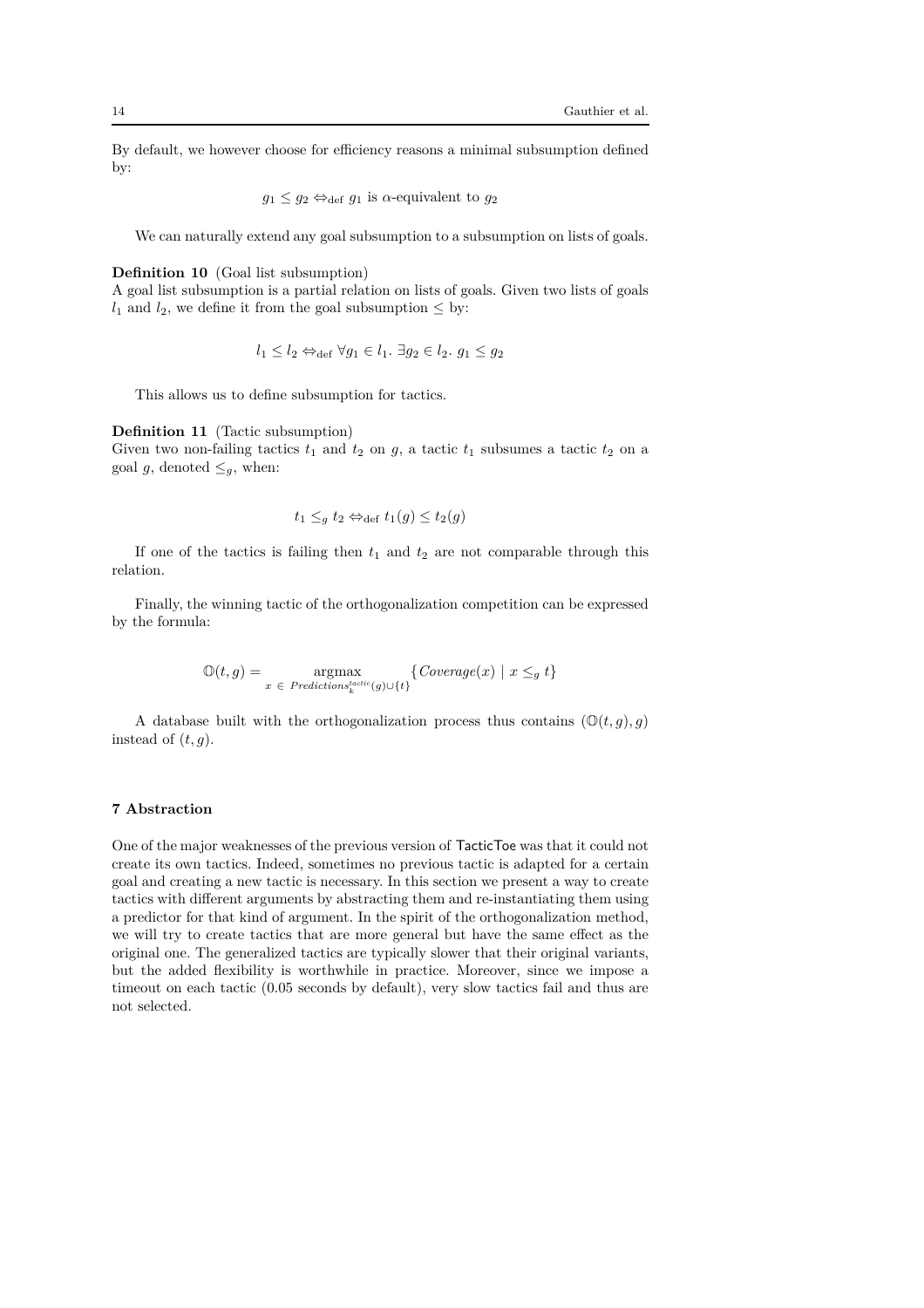*Abstraction of Tactic Arguments* The first step is to abstract arguments of tactics by replacing them by a placeholder, creating a tactic with an unspecified argument. Suppose we have a recorded tactic *t*. Since *t* is a SML code tree, we can try to abstract any of the SML subterms. Let *u* be a SML subterm of *t*, and *h* a variable (playing the role of a placeholder), we can replace *u* by *h* to create an abstracted tactic. We denote this intermediate tactic  $t[h/u]$ . By repeating the process, multiple arguments may be abstracted in the same tactic. Ultimately, the more abstractions are performed the more general a tactic is, as many tactics become instances of the same abstracted tactic. As a consequence, it becomes harder and harder to predict suitable arguments. In our experiments, we create one abstraction  $\hat{t}$  for each tactic  $t$ by abstracting all subterms of type theorem list in *t*.

*Instantiation of an Abstracted Tactic* An abstracted tactic is not immediately applicable to a goal, since it contains unspecified arguments. To apply an abstracted tactic  $\hat{t}$ , we first need to instantiate the placeholders h inside  $\hat{t}$ . Because it is difficult to build a general predictor effective on each type of argument, we manually design different argument predictors for each type. Those predictors are given a goal *g* as input and return the best predicted argument for this goal.

Our default algorithm relies on argument predictions for theorems with a radius of 16. It uses the produced list  $Predictions_{16}^{tactic}(g)$  to replace all the placeholders in  $\hat{t}$ . The type of theorem lists is a very common type in HOL4 proofs and theorems contain enough information to be predicted accurately.

*Selection of Abstracted Tactics* As abstracted tactics do not appear in human proofs, we need to find a way to predict them so that they can contribute to the TacticToe proof search. A straightforward idea is to try  $\hat{t}$  before  $t$  during the proof search. However, this risks doing unnecessary work as the two may perform similar steps. Therefore, we would like to decide beforehand if one is better than the other. In fact, we can re-use the orthogonalization module to do this task for us. We add  $\hat{t}$  to the competition, initially giving it the coverage of *t*. If *t*ˆwins, it is associated with *g* and is included in the database of tactic features and thus can be predicted during proof search. After many orthogonalization competitions, the coverage of  $\hat{t}$  may exceed the coverage of t. At this point, the coverage of  $\hat{t}$  is estimated on its own and not inherited from *t* anymore.

#### **8 Proof Recording**

Recording proofs in an LCF-style proof assistant can be done at different levels. In HOL4 all existing approaches relied on modifying the kernel. This was used either to export the primitive inference steps [35, 23] or to record dependencies of theorems [10]. This was not suitable for our purpose of learning proving strategies at the intermediate tactic level. We therefore discuss recording proofs in an LCF-style proof assistant, with the focus on HOL4 in this section. Rather than relying on the underlying programming language, we parse the original script file containing tactic proofs. This enables us to extract the code of each tactic. Working with the string representation of a tactic is better than working with its value:

**–** Equality between two functions is easy to compute from their string representation, which allows us to avoid predicting the same tactic repeatedly.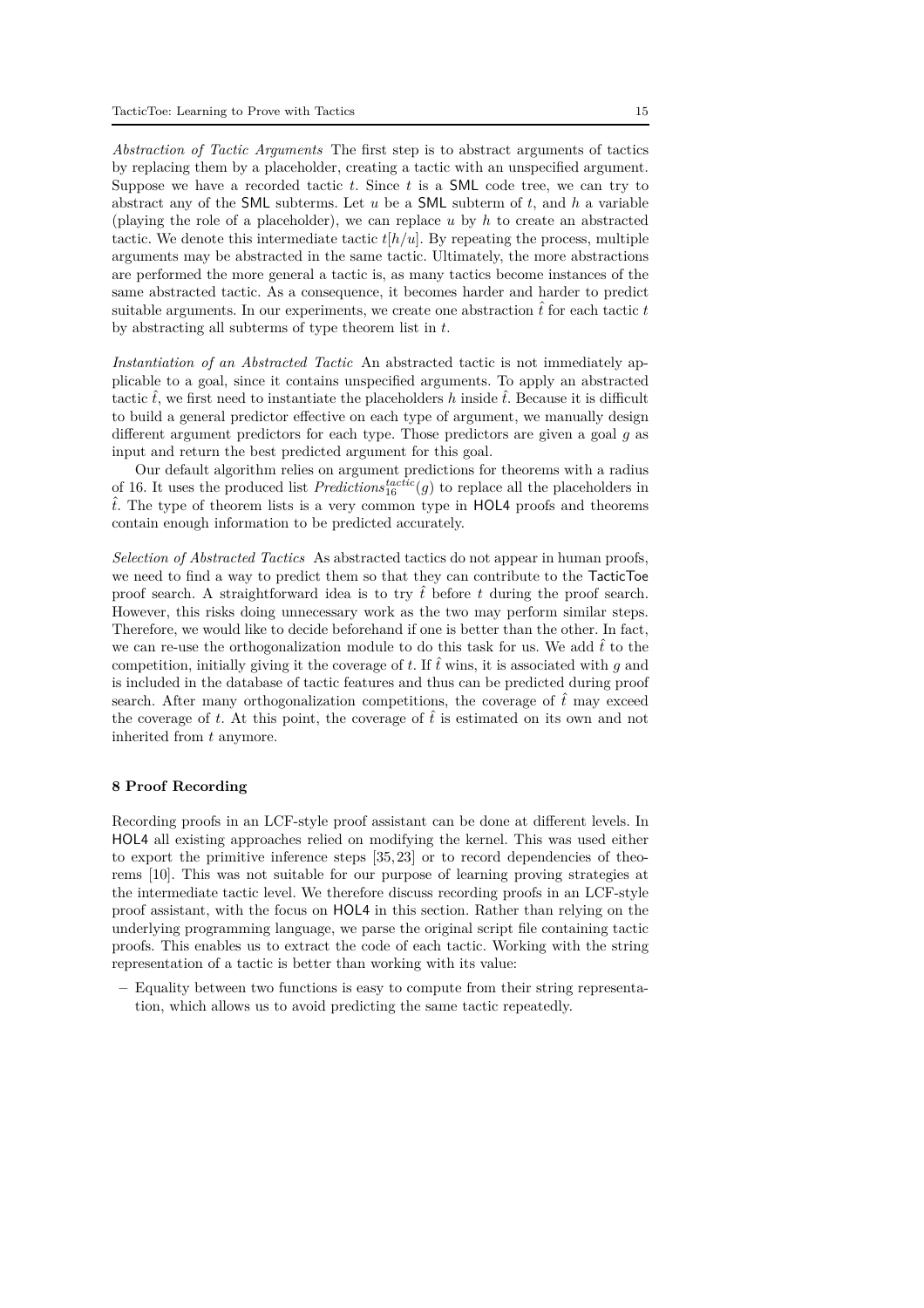- **–** The results of TacticToe can be returned in a readable form to the user. In this way, the user can learn from the feedback, analyze the proof and possibly improve on it. Furthermore TacticToe does not need to be installed to run tactic proofs generated by TacticToe. In this way, the further development of TacticToe does not affect the robustness of HOL4.
- **–** It is difficult (probably impossible) to transfer SML values between theories, since they are not run in the same HOL4 session. In contrast, SML code can be exported and imported.
- **–** To produce a tactic value from a code is easy in SML, which can be achieved by using a reference to a tactic and updating it with the function use.

In order to transfer our tactic knowledge between theories, we want to be able to re-use the code of a tactic recorded in one theory in another. We also would like to make sure that the code is interpretable and that its interpretation does not change in the other theory.

Even when developing one theory, the context is continually changing: modules are opened and local identifiers are defined. Therefore, it is unlikely that code extracted from a tactic proof is interpretable in any other part of HOL4 without any post-processing. To solve this issue, we recursively replace each local identifier by its definition until we are able to write any expression with global identifiers only. Similarly, we prefix each global identifier by its module. We call this process *globalization*. The result is a standalone SML code executable in any HOL4 theory. In the absence of side effects, it is interpreted in the same way across theories. Therefore, we can guarantee that the behavior of recorded stateless tactics does not change. Even with some stateful tactics, the prediction algorithm is effective because most updates on the state of HOL4 increase the strength of stateful tactics.

# 8.1 Implementation

We describe in more detail our implementation of the recording algorithm. It consists of 4 phases: tactic proof extraction, tactic proof globalization, tactic unit wrapping, and creation of goal-tactic pairs.

Because of the large number of SML constructions, we only describe the effect of these steps on a running example that contains selected parts of the theory of lists.

*Example 1* (Running example)

```
open boolLib Tactic Prim rec Rewrite
. . .
val LIST_INDUCT_TAC = INDUCT_THEN list_INDUCT ASSUME_TAC
. . .
val MAP_APPEND = store_thm ("MAP_APPEND",
 \forall(f:\alpha \rightarrow \beta) 11 12. MAP f (APPEND 11 12) = APPEND (MAP f 11) (MAP f 12)",
 STRIP TAC THEN LIST INDUCT TAC THEN ASM REWRITE TAC [MAP, APPEND])
```
The first line of this script file opens modules (called structures in SML). Each of the modules contains a list of global identifiers which become directly accessible in the rest of the script. A local identifier LIST INDUCT TAC is declared next, which is a tactic that performs induction on lists. Below that, the theorem MAP APPEND is proven. The global tactic STRIP TAC first removes universal quantifiers. Then, the goal is split into a base case and an inductive case. Finally, both of these cases are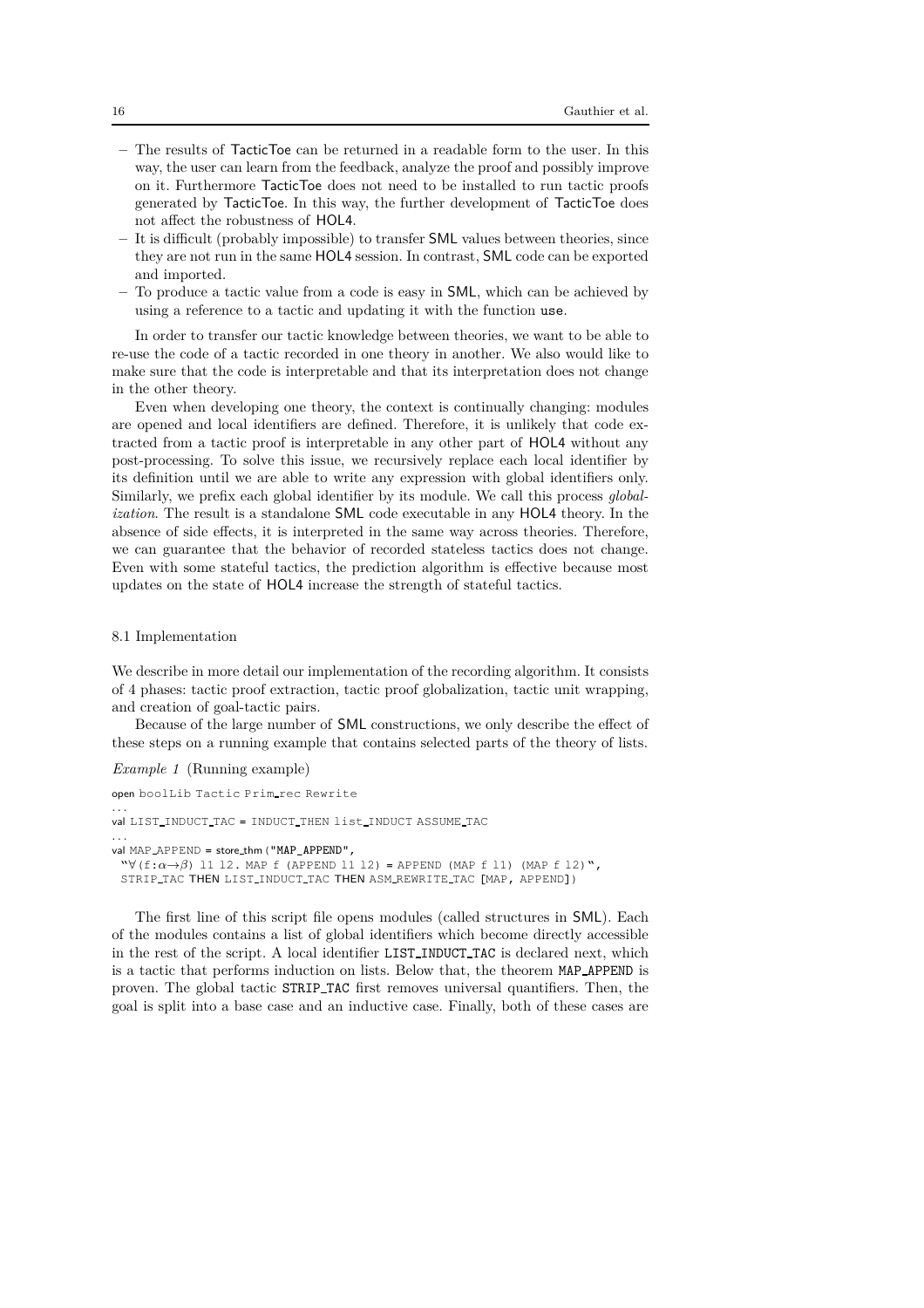solved by ASM REWRITE TAC [MAP, APPEND], which rewrites assumptions with the help of theorems previously declared in this theory.

We first parse the script file to extract tactic proofs. Each of them is found in the third argument of a call to store thm. The result of tactic proof extraction for the running example in presented in Example 2.

*Example 2* (Tactic proof extraction)

STRIP TAC THEN LIST INDUCT TAC THEN ASM REWRITE TAC [MAP, APPEND]

In the next phase, we globalize identifiers of the tactic proofs. Infix operators such as THEN need to be processed in a special way so that they keep their infixity status after globalization. For simplicity, the globalization of infix operators is omitted in Example 3. In this example, the three main cases that can happen during the globalization are depicted. The first one is the globalization of identifiers declared in modules. The global identifiers STRIP TAC and ASM REWRITE TAC are prefixed by their module Tactic. In this way, they will still be interpretable whether Tactic was open or not. The local identifier LIST\_INDUCT\_TAC is replaced by its definition which happens to contain two global identifiers. The previous paragraph describes the globalization for all identifiers except local theorems. We do not replace a local theorem by its tactic proof (which its SML definition) because we want to avoid unfolding proofs inside other proofs. If the theorem is stored in the HOL4 database available across HOL4 developments, we can obtain the theorem value by calling DB.fetch. Otherwise the globalization process fails and the local theorem identifier is kept unchanged. A recorded tactic with an unchanged local theorem as argument is only interpretable inside the current theory.

#### *Example 3* (Globalization)

Tactic.STRIP TAC THEN

Prim rec.INDUCT THEN (DB.fetch "list" "list\_INDUCT") Tactic.ASSUME TAC THEN Rewrite.ASM REWRITE TAC [DB.fetch "list" "MAP", DB.fetch "list" "APPEND"]

Running the globalized version of a tactic proof will have the exact same effect as the original. But since we want to extract information from this proof in the form of tactics and their input goals, we modify it further. In particular, we need to define at which level we should record the tactics in the tactic proof. The simplest idea would be to record all SML subexpressions of type tactic. However, it will damage the quality of our data by dramatically increasing the number of tactics associated with a single goal. Imagine a tactic proof of the form **A** THEN B THEN C; then the tactics A, A THEN B and A THEN B THEN C would be valid advice for something close to their common input goal. The tactic A THEN B THEN C is likely to be too specific. In contrast, we can consider the tactic REPEAT A that is repetitively calling the tactic A until A has no effect. For such calls, it is often preferable to record a single call to REPEAT A rather than multiple calls to A. Otherwise branches after each call to A would be necessary as part of proof search. To sum up, we would like to record only the most general tactics which make the most progress on a goal. As a trade-off between these two objectives, we split proofs into tactic units.

**Definition 12** (Tactic unit) A tactic unit is an SML expression of type tactic that does not contain an infix operator at its root.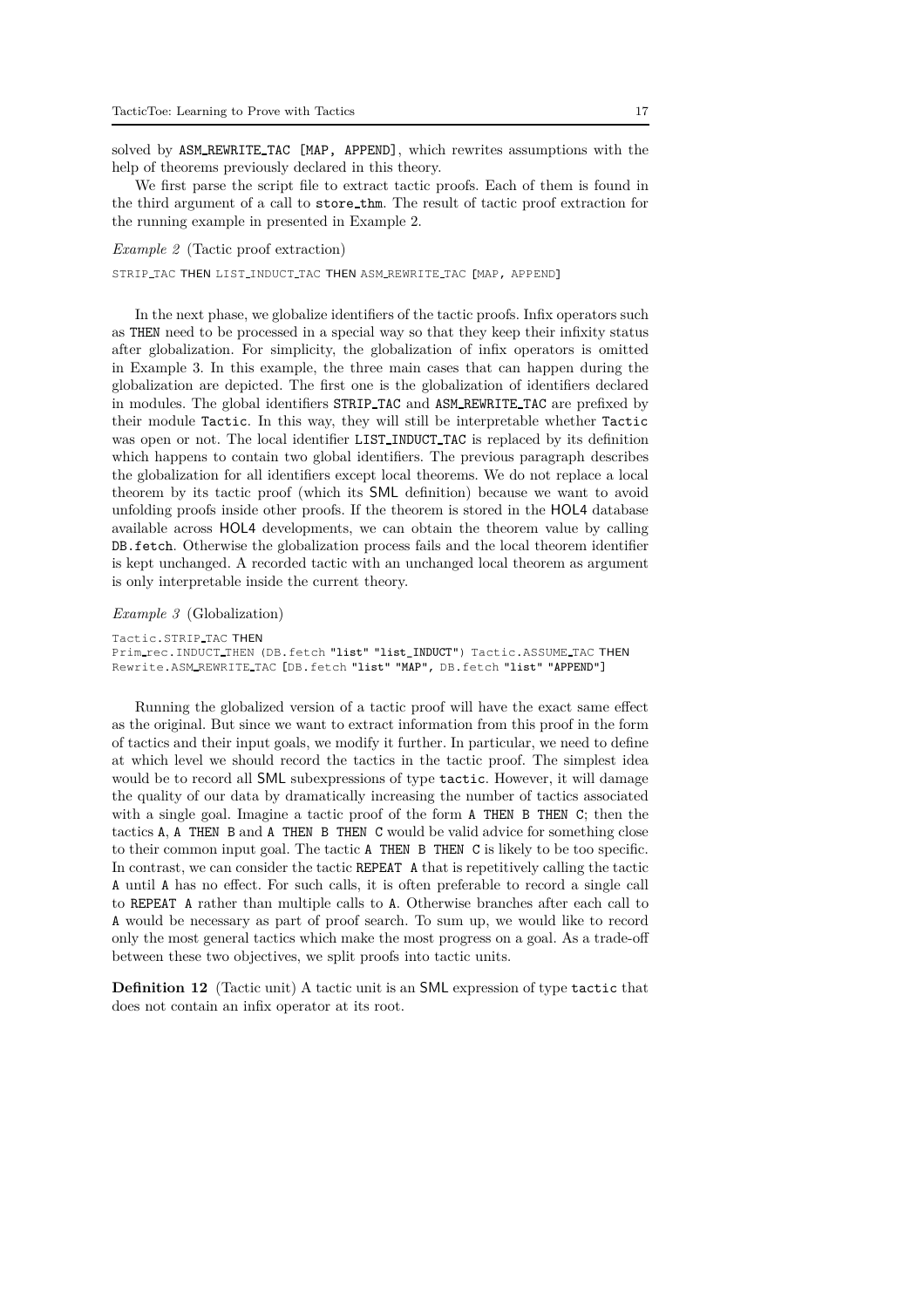Because such tactic units are constructed from visual information present in the tactic proof, they often represent what a human user considers to be a single step of the proof.

To produce the final recording tactic proof, we encapsulate each tactic unit in a recording function R (see Example 4). In order to record tactics in all HOL4 theories, we replace the original proof by the recording proof in each theory and rebuild the HOL4 library.

*Example 4* (Tactic unit wrapping)

```
R "Tactic.STRIP_TAC" THEN
R "Prim_rec.INDUCT_THEN (DB.fetch \"list\" \"INDUCT\") Tactic.ASSUME_TAC" THEN
R "Rewrite.ASM_REWRITE_TAC
 [DB.fetch \"list\" \"MAP\", DB.fetch \"list\" \"APPEND\"]"
```
At run time the function R is designed to observe what input goals a tactic receives without changing its output. The implementation of R is presented in Example 5.

*Example 5* (Code of the recording function)

fun R stac goal = (save (stac, goal); tactic of sml stac goal)

The function save writes the goal-tactic pair to disk increasing the number of entries in our database of tactics. The function tactic of sml interprets the SML code stac. The tactic is then applied to the input goal to replicate the original behavior. After all modified theories are rebuilt, each call to a wrapped tactic in a tactic proof is recorded as a pair containing its globalized code and its input goal.

# **9 Experimental Evaluation**

The execution of TacticToe's main loop in each re-proving experiment is performed on a single CPU. An additional CPU is needed for experiments relying on asynchronous E prover calls.

9.1 Methodology

The evaluation imitates the construction of the library: For each theorem only the previous human proofs are known. These are used as the learning base for the predictions. To achieve this scenario we re-prove all theorems during a modified build of HOL4. As theorems are proved, their tactical proofs and their statements are recorded and included in the training examples. For each theorem we first attempt to run the TacticToe search with a time limit of 60 seconds before processing the original tactic proof. In this way, the fairness of the experiments is guaranteed by construction: only previously declared SML values (essentially tactics, theorems and simpsets) are accessible to TacticToe.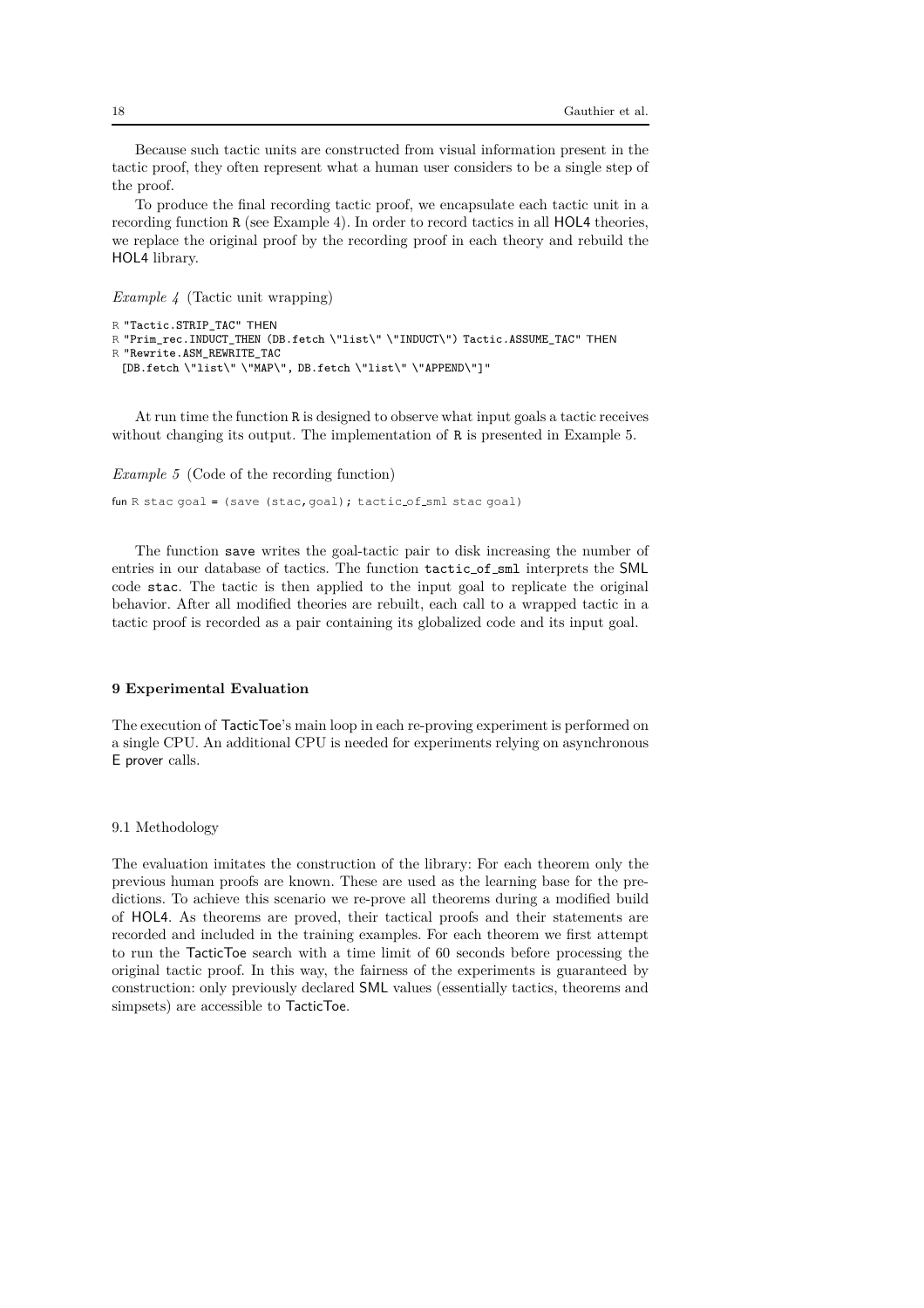*Datasets: optimization and validation* All top-level theorems from the standard library are considered with the exception of 440 hard problems (containing a let construction in their proof) and 1175 easy problems (build from save thm calls). Therefore, during the full-scale experiments, we evaluate 7164 theorems. We use every tenth theorem of the first third of the standard library for parameter optimization, which amounts to 273 theorems.

Although the evaluation of each set of parameters on its own is fair, the selection of the best strategy in Section 9.2 should also be considered as a learning process. To ensure the global fairness, the final experiment in Section 9.3 runs the best strategy on the full dataset which is about 30 times larger.

#### 9.2 Tuning TacticToe

We optimize TacticToe by tuning parameters of six different techniques: the timeout of tactics, orthogonalization, abstraction, MCTS policy, MCTS evaluation and ATP integration. During training, optional techniques such as orthogonalization may also be turned off completely. TacticToe also includes other important techniques which are run with their default parameters: feature extraction, prediction algorithms, number of premises for ATPs and MCTS evaluation radius (set by default to 10). By choosing a set of parameters, we create a strategy for TacticToe that is evaluated on our training set of 273 theorems. And the strategy with the highest number of re-proven theorems is selected for a full scale evaluation.

In Table 1, the success rate of the different TacticToe strategy is presented. The first four techniques are tested relative to the same baseline indicated in the table by the tag "default". This default strategy relies on a tactic time out of 0.05s, an orthogonalization radius of 20 and a policy coefficient of 0.5. The two last techniques are tested relative to a baseline consisting of the best set of parameters discovered so far and are marked with the improvement over the "default" strategy. In each subtable, each experiment differs from the current baseline by exactly one parameter.

Thanks to the larger search time available in this experiment, the timeout for each tactic can be increased from the 0.02 seconds used in TacticToe's initial experiments [11] to 0.05 seconds. Removing tactics with similar effect as performed by the orthogonalization process is only beneficial when running TacticToe for short period of time. It seems that the allotted time allows a strategy running without orthogonalization to catch up. Yet, side experiments show that orthogonalization becomes relevant again when we add additional tactics through abstraction. It is best to predict a list of 16 theorems to instantiate arguments of type theorem list in tactics. At any rate, argument prediction for abstracted tactics is the technique that have the highest impact on the success of TacticToe. Integration of ATPs being a specialization of this technique contributes significantly as well. Experiments involving E prover, run the ATP using a separate process asynchronously with a timeout of 5 seconds and 128 premises. The fact that Metis outperforms E prover in this setting is due to the fact that Metis is run with a very short timeout, allowing to close different part of search tree quickly. Because Metis is weaker that TacticToe as an ATP, it is given less predictions. But even if an essential lemma for the proof of a goal is not predicted, a modification on the goal performed by a tactic can change its prediction to include the necessary lemma. This effect minimizes the drawback of relying on a small number of predictions.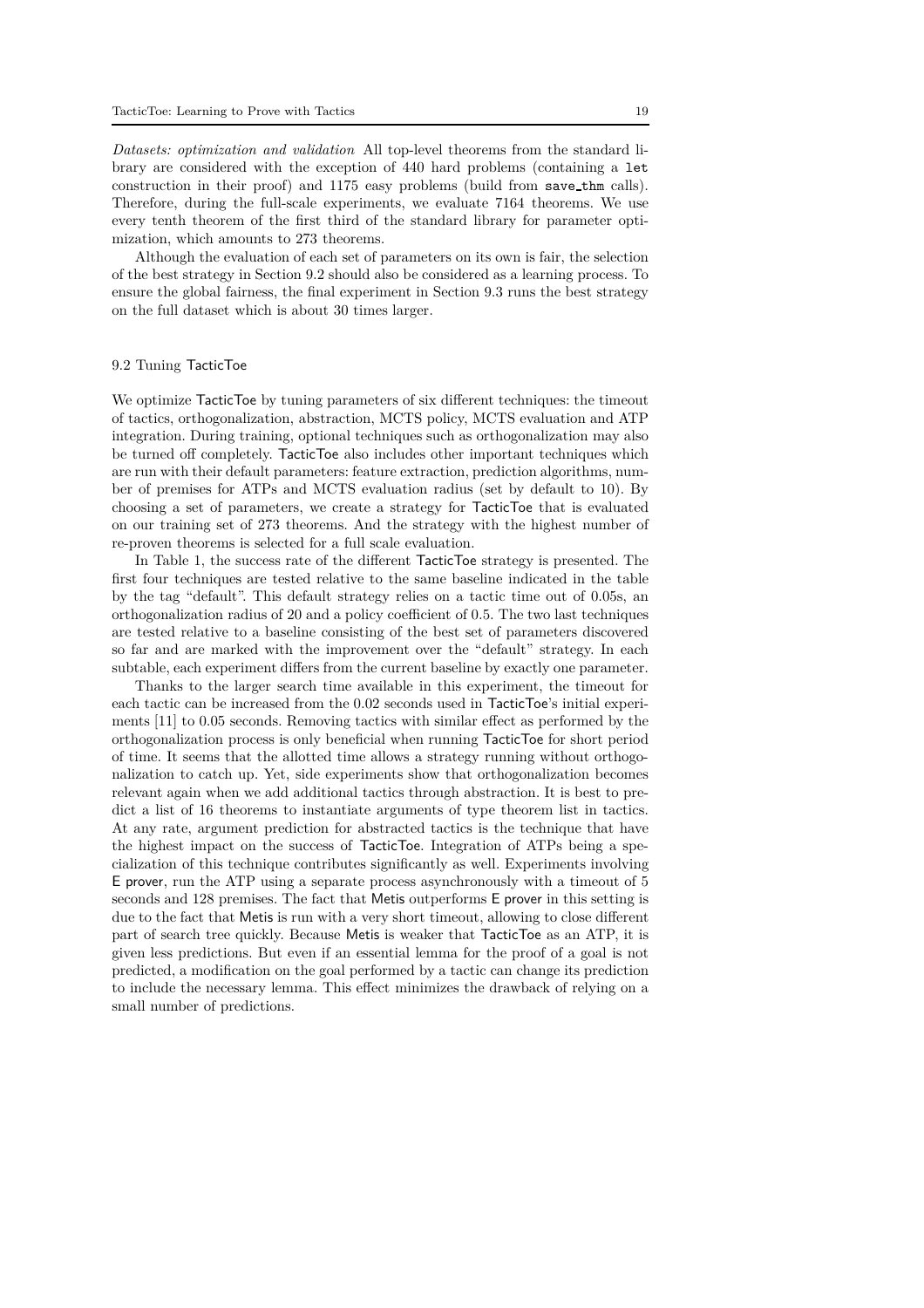| Technique                        | Parameters                          | Solved $(1s)$ | Solved (60s) |
|----------------------------------|-------------------------------------|---------------|--------------|
| Tactic time out                  | 0.02s                               |               | 154          |
|                                  | $0.05s$ (default)                   |               | 156          |
|                                  | 0.1s                                |               | 154          |
| Orthogonalization                | none                                | 105           | 156          |
|                                  | $radius = 10$                       | 121           | 156          |
|                                  | $radius = 20$ (default)             | 121           | 156          |
|                                  | $radius = 40$                       | 124           | 156          |
| Abstraction                      | none (default)                      |               | 156          |
|                                  | $theorems = 8$                      |               | 195          |
|                                  | $theorems = 16$                     |               | 199          |
|                                  | $theorems = 32$                     |               | 195          |
| MCTS policy                      | $c_{policy} = 0.4$                  |               | 149          |
|                                  | $c_{policy} = 0.5$ (default)        |               | 156          |
|                                  | $c_{policy} = 0.6$                  |               | 153          |
| MCTS evaluation                  | none (default $+$ best abstraction) |               | 199          |
|                                  | $c_{exploration} = 1$               |               | 201          |
|                                  | $c_{exploration} = 2$               |               | 203          |
|                                  | $c_{exploration} = 4$               |               | 198          |
| $\operatorname{ATP}$ integration | none $(default + best abstraction$  |               | 203          |
|                                  | + best MCTS evaluation)             |               |              |
|                                  | Metis $0.1s$                        |               | 216          |
|                                  | Metis $0.2s$                        |               | 212          |
|                                  | Metis $0.4s$                        |               | 212          |
|                                  | E prover                            |               | 213          |
|                                  |                                     | 218           |              |

**Table 1** Number of problem solved with different set of parameters for TacticToe on a training set of 273 theorems.

The MCTS evaluation, despite relying on the largest amount of collected data, does not provide a significant improvement over a strategy relying on no evaluation. The main reason is that our predictor learning abilities is limited and we are using an estimate of the provability of lists of goals for evaluation. A more accurate evaluation could be based on an estimation of the length of the proof required to close a list of goals.

# 9.3 Full-scale experiment

Based on the results of parameter tuning, we now evaluate a version of TacticToe with its best parameters on an evaluation set of 7164 theorems from the HOL4 standard library. We compare it with the performance of E prover. For reasons of fairness, E prover asynchronous calls are not included in the best TacticToe strategy. The ATP E prover is run in auto-schedule mode with 128 premises. The settings for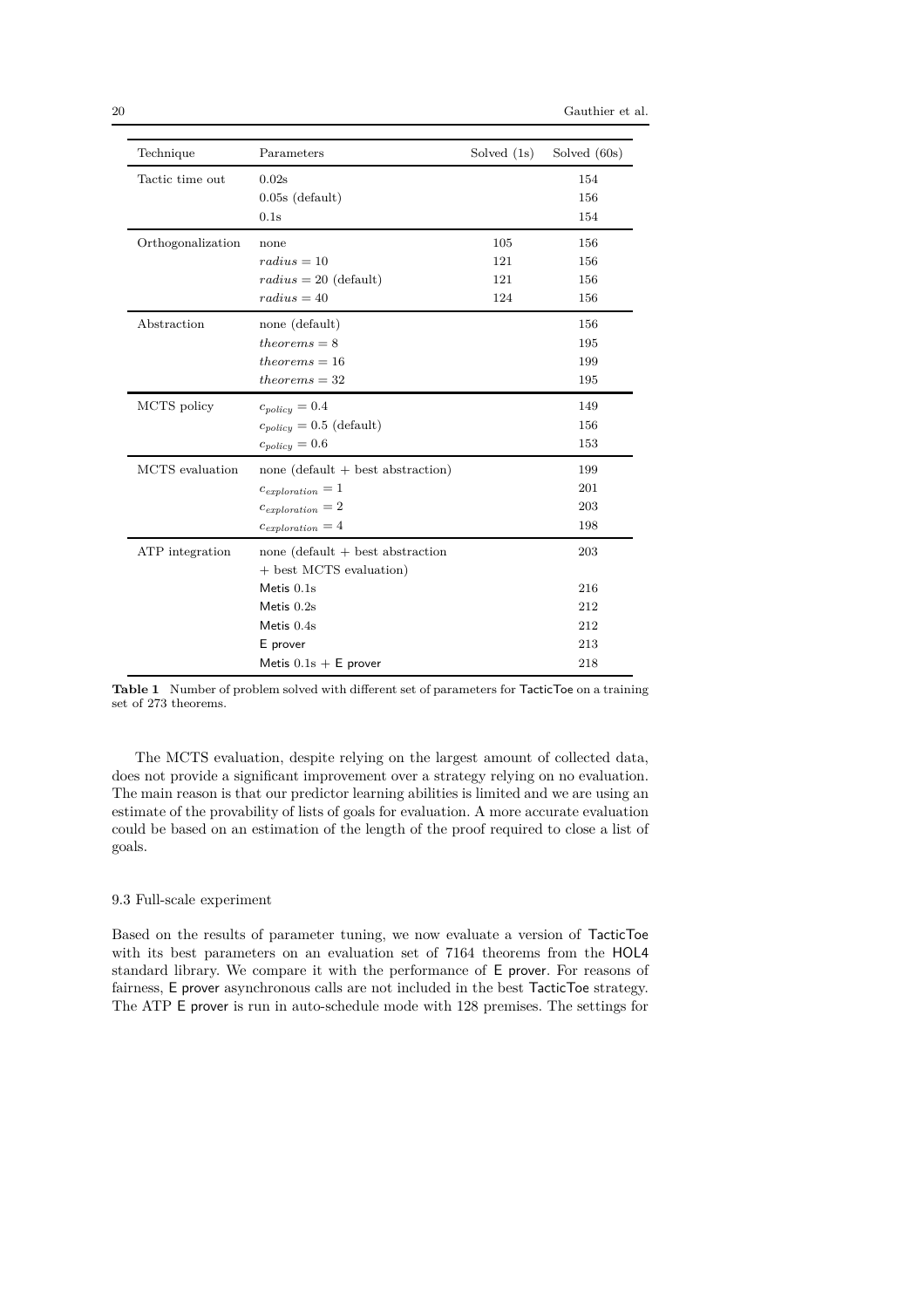TacticToe are the following: 0.05 seconds tactic timeout, an orthogonalization radius of 20, theorem list abstraction with 16 predicted theorems for instantiation, a prior policy coefficient of 0.5, an evaluation radius of 10, an exploration coefficient of 2 and priority calls to Metis with a timeout of 0.1 seconds.

|                   | Solved (60s) |  |  |
|-------------------|--------------|--|--|
| E prover          | 2472 (34.5%) |  |  |
| <b>Tactic Toe</b> | 4760 (66.4%) |  |  |
| Total             | 4946 (69.0%) |  |  |

**Table 2** Evaluation on 7164 top-level theorems of the HOL4 standard library

The results shows that TacticToe is able to prove almost twice as many theorems as E prover. Combining the results of TacticToe and E prover we get a 69.0% success rate which is significantly above the 50% success rates of hammers on this type of problems [10]. Moreover, TacticToe is running a single set of parameters (strategy), where as hammers and ATPs have been optimized and rely on a wide range of strategies.

*Reconstruction* Tactic proofs produced by TacticToe during this experiment are all verifiable in HOL4. By the design of the proof search, reconstruction of TacticToe proof succeeds, unless one of the tactics modifies the state of HOL4 in a way that changes the behavior of a tactic used in the final proof. This has not occurred a single time in our experiments. And a tactical proof generated by TacticToe during the final experiment takes on average 0.37 seconds to replay. More details on how a proof is extracted from the search tree is given in Section 10. Comparatively, we achieve a reconstruction rate of 95 percent for E prover, by calling Metis for 2.0 seconds with the set of theorems used in E prover's proof as argument.

Table 3 compares the re-proving success rates for different HOL4 theories. TacticToe outperforms E prover on every considered theory. E prover is more suited to deal with dense theories such as real or complex where a lot of related theorems are available and most proofs are usually completed by rewriting tactics. Thanks to its ability to re-use custom-built tactics, TacticToe largely surpasses E prover on theories relying on inductive terms and simplification sets such as arithmetic, list and f map. Indeed, TacticToe is able to recognize where and when to apply induction, a task at which ATPs are known to struggle with.

|                   | arith | $_{\rm real}$ | compl | meas  |
|-------------------|-------|---------------|-------|-------|
| <b>TacticToe</b>  | 81.2  | 74.0          | 79.6  | 31.3  |
| E prover          | 59.9  | 72.0          | 67.1  | 12.8  |
|                   | proba | list          | sort  | f map |
| <b>Tactic Toe</b> | 45.8  | 79.5          | 65.3  | 82.0  |
| E prover          | 24.1  | 26.5          | 15.8  | 24.7  |

**Table 3** Percentage (%) of re-proved theorems in the theories arithmetic, real, complex, measure, probability, list, sorting and finite map.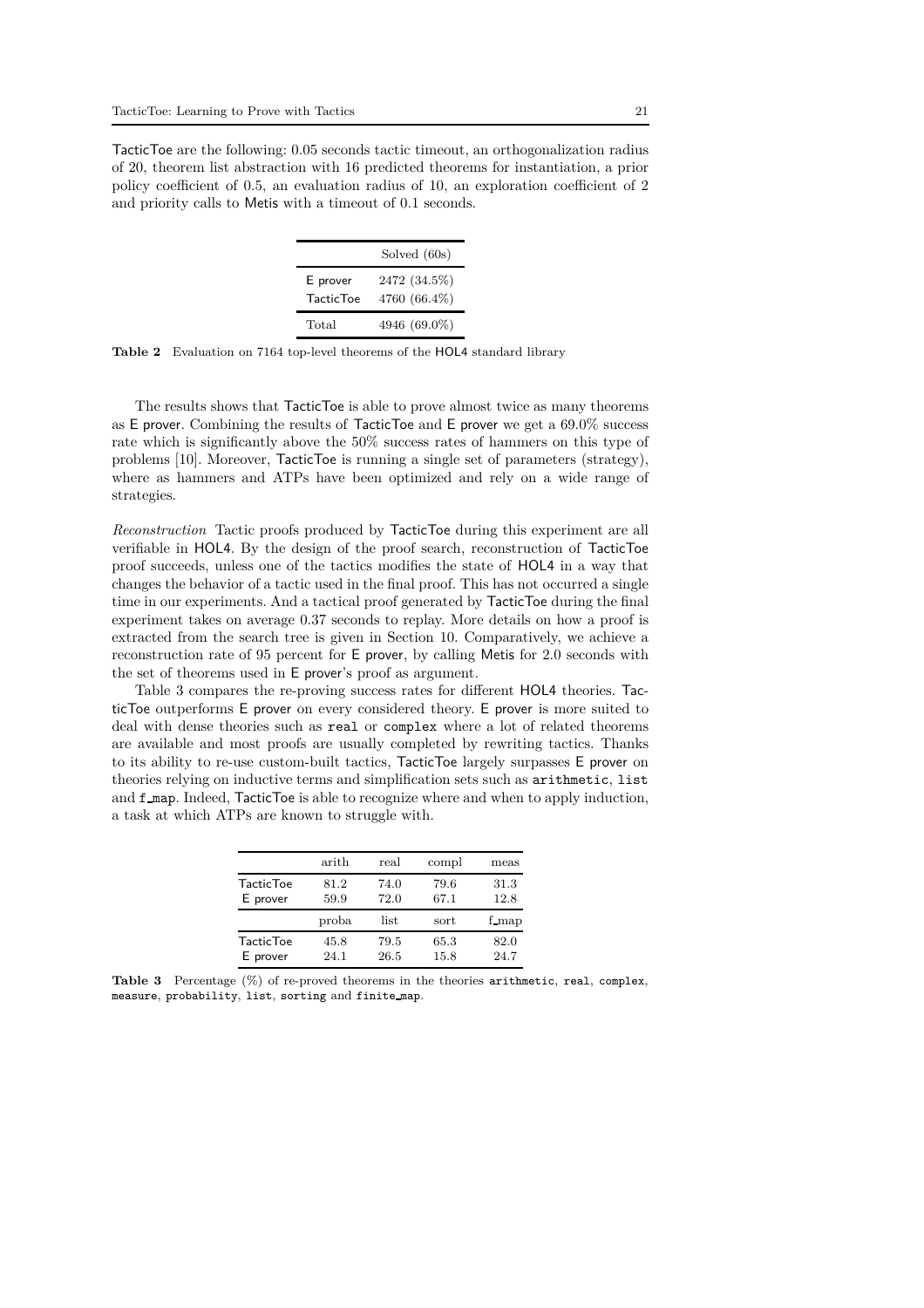*Reinforcement learning* All our feature vectors have been learned form human proofs. We now can now also add goal-tactic pairs that appears in the last proof of TacticToe. To prevent duplication of effort, orthogonalization of those tactics is essential to have a beneficial effect. Since recording and re-proving are intertwined during evaluation, the additional data is available for the next proof search. The hope is that the algorithm will improve faster by learning from its own discovered proofs than from the human-written proofs [32]. Side experiments show that this one shot reinforcement learning method increases TacticToe's success rate by less than a percent.

9.4 Complexity of the proof search



Fig. 3 Number of problems solved in less than x seconds.

We first investigate how TacticToe and E prover scale as the search time grows in Figure 3. In 10 seconds, TacticToe solves 90 percent of the problems it can solve in 60 seconds. The analysis is a bit different for E prover. Indeed, we can clearly deduce from the bump at 30 seconds that E prover is using at least two strategies and probably more. Strategies are a useful method to fight the exponential decline in the number of newly proven theorems over time. Therefore, integrating strategy scheduling in TacticToe could be something to be experimented with.

In order to appreciate the difficulty of the evaluation set from a human perspective, the length distribution of human proofs in the validation set is shown in Figure 4. It is clear from the graph that most of the human proofs are short. The proofs found by TacticToe follow a similar distribution. If TacticToe finds a proof, there is about a 50 percent chance that it will be shorter than what a human would come up with.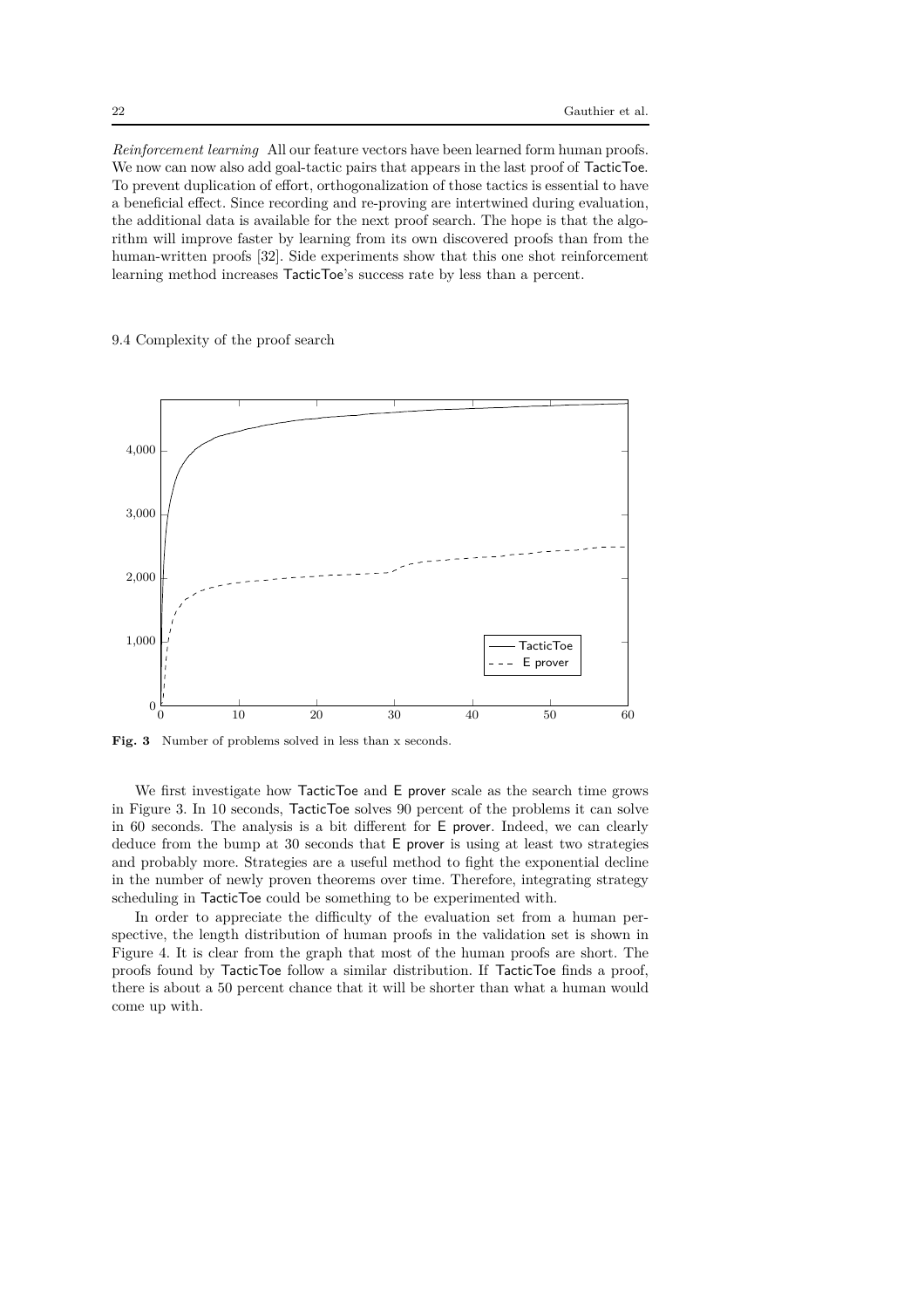

**Fig. 4** Number of tactic proofs with *x* tactic units.



**Fig. 5** Percentage of problem solved with respect to the length of the original proof until length 20.

In Figure 5, we regroup problems by the length of their human proof to measure how well TacticToe and E prover cope with increasing levels of difficulty. As expected, the longer the original proof is, the harder it is for TacticToe and E prover to re-prove the theorem on their own. The performance of TacticToe is compelling with more than half of the theorems that required a proof of length six being re-proven. It is also consistently better than E prover for any proof length.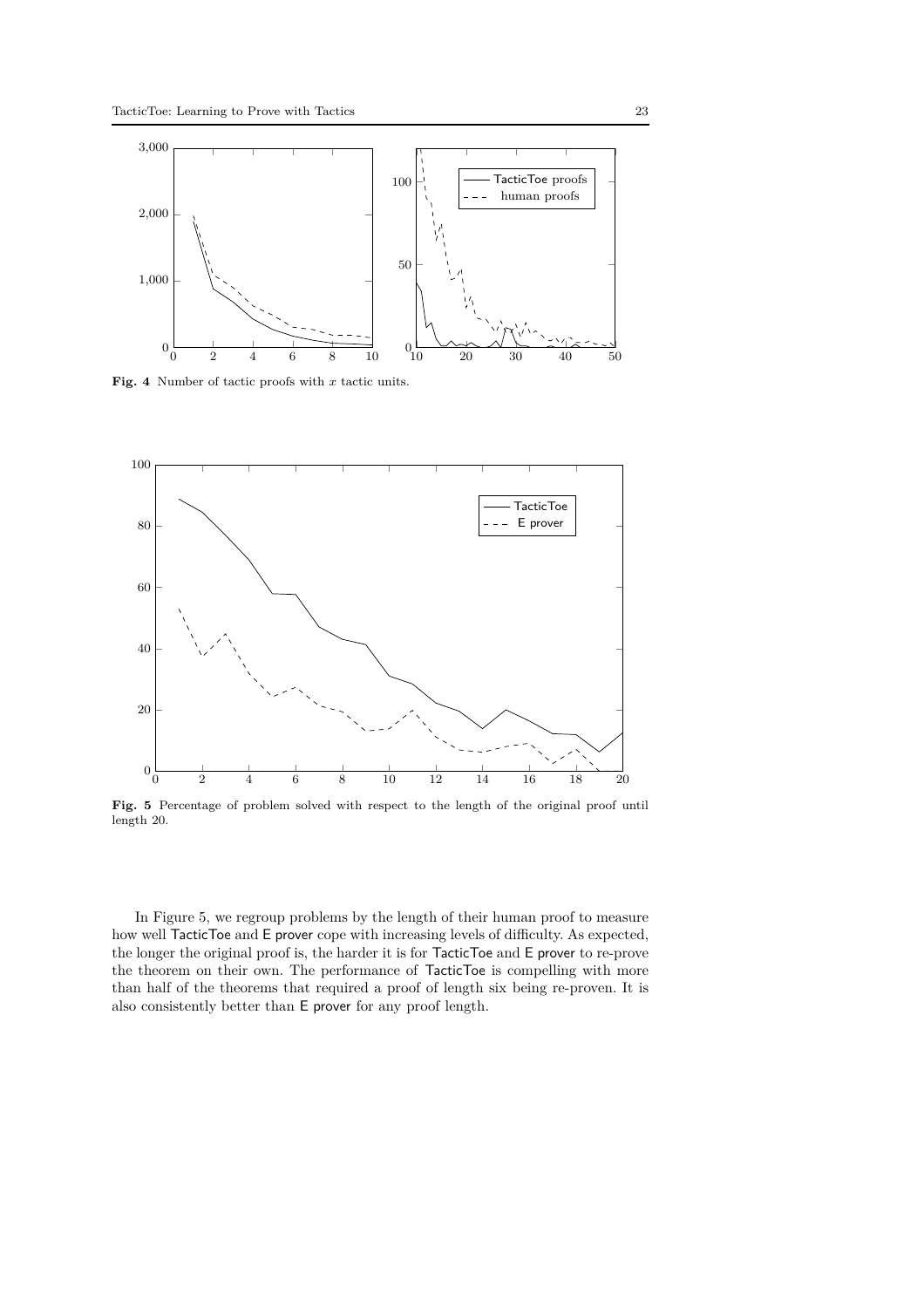# **10 Minimization and Embellishment**

When TacticToe finds a proof of an initial goal, it returns a search tree  $\mathfrak T$  where the root node containing the initial goal is solved. In order to transform this search tree into a tactic proof, we need to extract the tactics that contributed to the proof and combine them using tactic combinators.

By the design of the search, a single tactic combinator, THENL, is sufficient. It combines a tactic *t* with a list of subsequent ones, in such a way that after *t* is called, for each created goal a respective tactic from the list is called.

Let  $T_{sol}$  be a partial function that from a goal g returns a tactic t for which  $A(g, t)$ is solved in T. The proof extraction mechanism is defined by mutual recursion on goals and nodes of  $\mathfrak T$  by the respective function  $P_{goal}$  and  $P_{node}$ :

> $P_{goal}(g) =_{\text{def}} T_{sol}(g)$  THENL  $P_{node}(A(g, T_{sol}(g)))$  $P_{node}(a) =_{def} [P_{goal}(g_1), \ldots, P_{goal}(g_n)]$  with  $G(a) = g_1, \ldots, g_n$

The extracted tactic proof of  $\mathfrak T$  is  $P_{goal}(g_{root})$ . We minimally improve it by substituting THENL by THEN when the list of goals is a singleton and removing THENL [] during the extraction phase. Further post-processing such as eliminating unnecessary tactics and theorems has been developed and improves the user experience greatly [1].

*Proof Length Minimization* A fast and simple minimization is applied when processing the final proof. If the tactic A THEN B appears in the proof and has the same effect as B then we can replace A THEN B by B in the proof. Optionally, stronger minimization can be obtained by rerunning TacticToe with a low prior policy coefficient, no prior evaluation and a database of tactics that contains tactics from the discovered proof only.

*Tactic Arguments Minimization* Let *t* be a tactic applied to a goal *g* containing a list *l* (of theorems) as argument. And let *t* ′ be the tactic *t* where one element *e* of *l* as be removed. If  $t$  and  $t'$  have the same effect on  $g$  then  $t'$  can replace  $t$  in the final proof. This process is repeated for each element of *l*. This is a generalization of the simplest method used for minimizing a list of theorems in "hammers" [3].

*Embellishment* Without embellishment, the returned tactic is barely readable as it contains information to guarantees that each SML subterm is interpreted in the way in any context. Since we return the proof at a point where the SML interpreter is in a specific state, we can strip unnecessary information, such as module prefixes. If possible, we group all local declarations in the proof under a single let binding at the start of the proof. We also replace extended terms by their quoted version. All in all, if a prettified tactic  $t_p$  has the same effect its original  $t_o$ , we replace  $t_p$  by  $t_o$ in the proof.

The total effect of these minimization and embellishment techniques on the readability of a tactic proof is depicted in Example 6.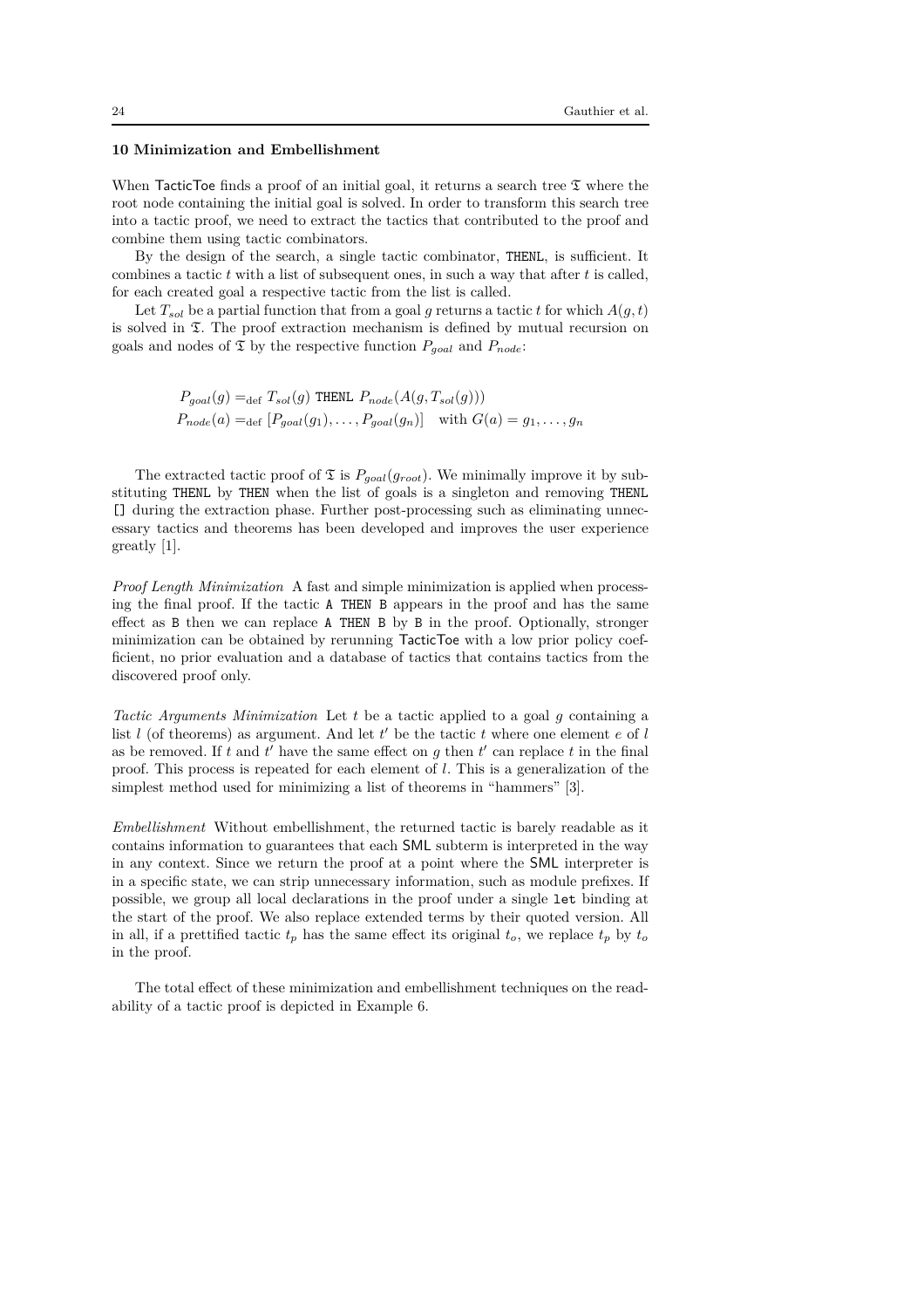*Example 6* (Theorem EVERY MAP) Before minimization and embellishment:

```
boolLib.REWRITE TAC [DB.fetch "list" "EVERY_CONJ", DB.fetch "list" "EVERY_MEM",
 DB.fetch "list" "EVERY_EL", ..., combinTheory.o_DEF] THEN
BasicProvers.Induct on [HolKernel.QUOTE " (*#loc 1 11380*)l"] THENL
 [BasicProvers.SRW TAC [] [],
  simpLib.ASM SIMP TAC (BasicProvers.srw ss ()) [boolLib.DISJ IMP THM,
   DB.fetch "list" "MAP", DB.fetch "list" "CONS_11", boolLib.FORALL_AND_THM]]
```
After minimization and embellishment:

Induct on 'l' THENL [SRW TAC [] [], ASM SIMP TAC (srw ss ()) [DISJ IMP THM, FORALL AND THM]]

#### **11 Case Study**

Since the proofs generated by TacticToe are meant to be parts of a HOL4 development, it interesting to compare their quality with the original human proofs. The quality of a proof in HOL4 can be measured in terms of length, readability, maintainability and verification speed. We study these properties in three examples taken from our full-scale experiment. We list the time needed by HOL4 to check a proof in parentheses.

We start with Example 7, which proves that greatest common divisors are unique. The human formalizer recognized that it follows from two theorems. The relevance filtering of TacticToe is not as powerful as that used in hammers and is therefore not able to find the DIVIDES ANTISYM property. The proof proceeds instead by rewriting the goal with the definitions then splitting the goal into multiple cases until the goal obligations are similar to DIVIDES ANTISYM. As expected, TacticToe's proof also takes much longer to check.

*Example 7* IS GCD UNIQUE in theory gcd

```
\forall a \ b \ c \ d. is gcd a b c \land is gcd a b d \Rightarrow (c = d)
Human proof (5 milliseconds)
PROVE TAC[IS GCD, DIVIDES ANTISYM]
TacticToe proof (80 milliseconds)
STRIP TAC THEN
REWRITE TAC [fetch "gcd" "is_gcd_def"] THEN
REPEAT Cases THENL
 [METIS TAC [],
 REWRITE TAC [SUC NOT, ALL DIVIDES 0, compute divides] THEN
   METIS TAC [NOT SUC],
  METIS TAC [NOT SUC, DIVIDES ANTISYM],
  METIS TAC [LESS EQUAL ANTISYM, DIVIDES LE, LESS 0],
  METIS TAC [],
  RW TAC numLib.arith ss [divides def],
  METIS TAC [DIVIDES ANTISYM],
```

```
METIS TAC [LESS EQUAL ANTISYM, DIVIDES LE, LESS 0]]
```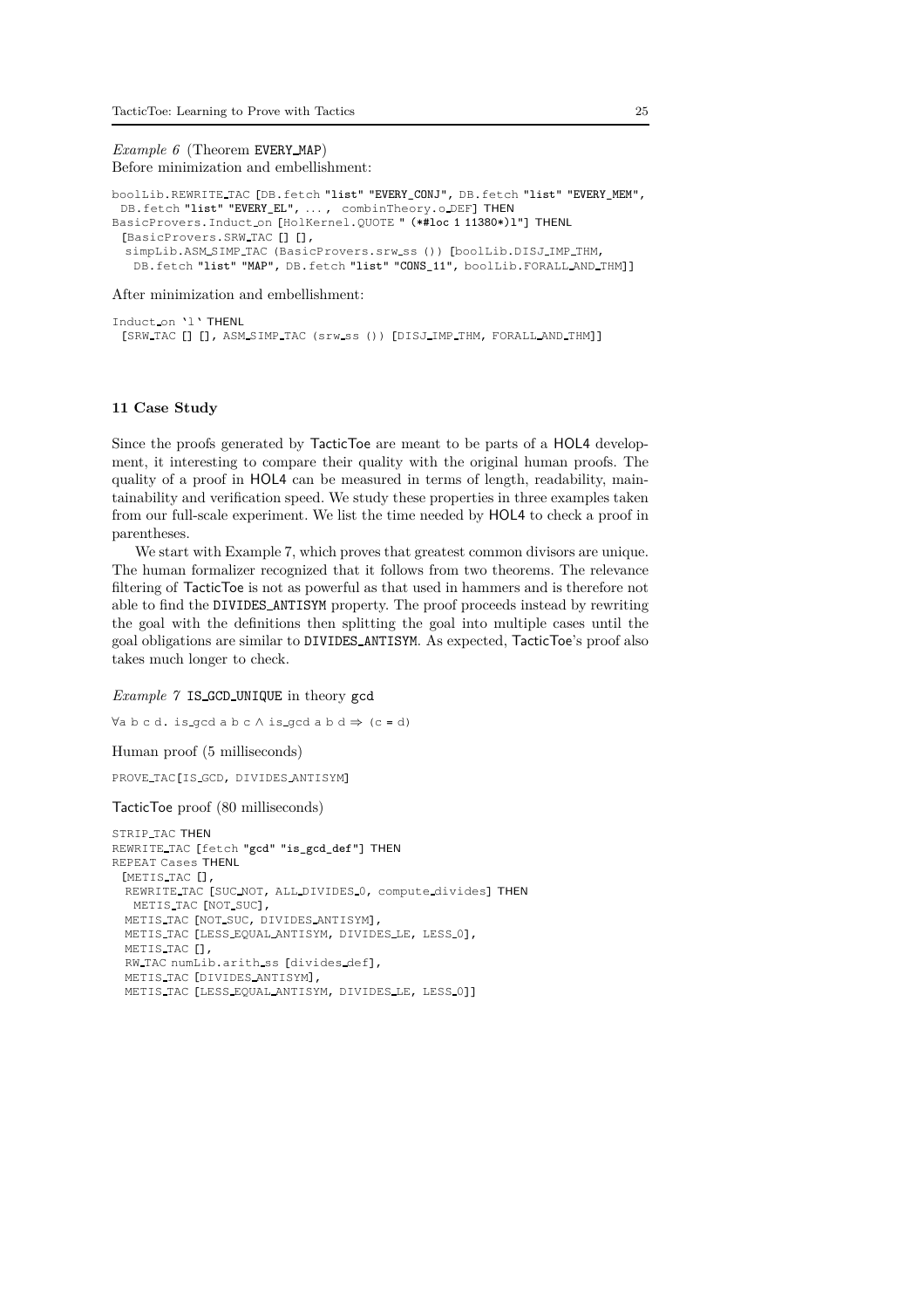In Example 8, we try to prove that for any surjective function *f* from *s* to *t*, there exists an injective function *g* from *t* to *s* such that *f o g* is the identity function. The human proof is quite complicated. In contrast, TacticToe finds a much smaller proof that expands the definition of injectivity and surjectivity and calls Metis. However, the TacticToe's proof takes much longer to check due to the proof search happening inside Metis.

# *Example 8* SURJ\_INJ\_INV in theory pred\_set

```
∀f s t. SURJ f s t ⇒ ?g. INJ g t s ∧ ∀y. y IN t ⇒ (f (g y) = y)
Human proof (2 milliseconds)
REWRITE TAC [IMAGE SURJ] THEN
DISCH TAC THEN Q.EXISTS TAC 'THE o LINV OPT f s' THEN
BasicProvers. VAR EQ TAC THEN REPEAT STRIP TAC THENL
 [irule INJ COMPOSE THEN Q.EXISTS TAC 'IMAGE SOME s' THEN
   REWRITE TAC [INJ LINV OPT IMAGE] THEN REWRITE TAC [INJ DEF, IN IMAGE] THEN
   REPEAT STRIP TAC THEN REPEAT BasicProvers. VAR EQ TAC THEN
   FULL SIMP TAC std ss [THE DEF],
 ASM REWRITE TAC [LINV OPT def, o THM, THE DEF] THEN
   RULE ASSUM TAC (Ho Rewrite.REWRITE RULE
    [IN IMAGE', GSYM SELECT THM, BETA THM]) THEN ASM REWRITE TAC []]
```
### TacticToe proof (50 milliseconds)

SRW TAC [] [SURJ DEF, INJ DEF] THEN METIS TAC []

In Example 9, we prove a theorem about lists, a domain where TacticToe excels compared to ATPs. Given two list  $l_1$  and  $l_2$  where the length of  $l_1$  (denoted *p*) is less than a natural number *n*, the theorem states updating the *n th* element of the concatenation of  $l_1$  and  $l_2$  is the same as updating the  $m^{th}$  element of  $l_2$  where  $m = n - p$ . Again, the TacticToe's proof is much more readable. It starts by applying induction on *l*. It solves the base case of the induction by rewriting and proceeds by cases on  $n = 0$  or  $n > 0$  in the induction hypothesis. It finalizes the proof with a short call to Metis using the definition of LUPDATE. Here, TacticToe's proof is arguably smaller, faster and easier to understand and maintain. Such proofs after an expert review could replace the their respective original human proofs in the HOL4 repository.

#### *Example 9* LUPDATE APPEND2 in theory rich list

```
∀l1 l2 n x. LENGTH l1 ≤ n ⇒
 (LUPDATE x n (l1 ++ l2) = l1 ++ (LUPDATE x (n − LENGTH l1) l2))
```
#### Human proof (63 milliseconds)

```
rw[] THEN simp[LIST EQ REWRITE] THEN Q.X GEN TAC 'z' THEN
simp[EL LUPDATE] THEN rw[] THEN simp[EL APPEND2,EL LUPDATE] THEN
fs[] THEN Cases on 'z < LENGTH l1' THEN
fs[] THEN simp[EL APPEND1,EL APPEND2,EL LUPDATE]
```
TacticToe proof (17 milliseconds)

```
Induct on '11' THENL [SRW TAC [] [],
 Cases_on 'n' THENL [SRW_TAC [] [],
  FULL SIMP TAC (srw ss ()) [] THEN METIS TAC [LUPDATE def]]]
```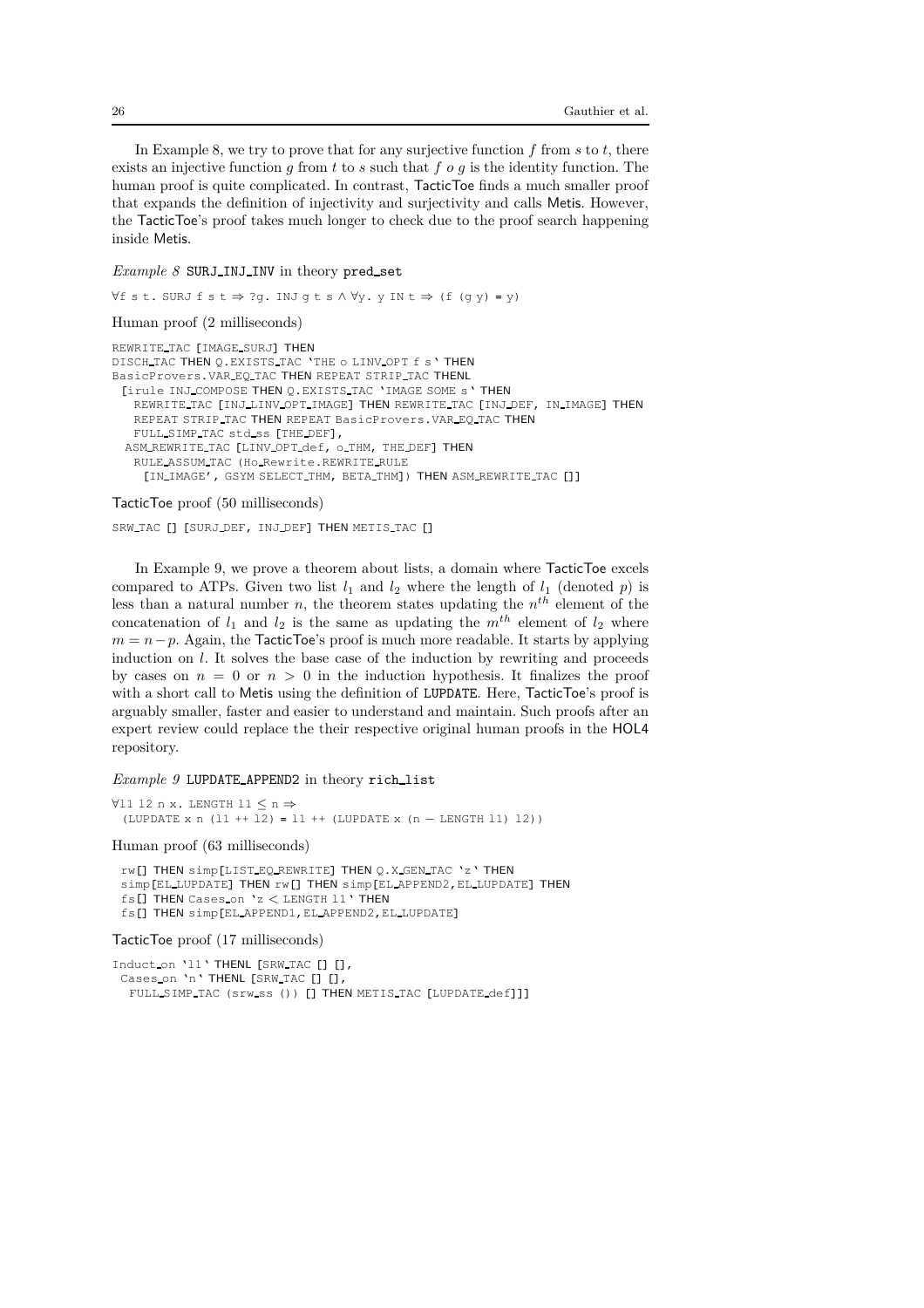In Example 10, we experiment with TacticToe on a goal that does not originate from the HOL4 library. The conjecture is that the set of numbers  $\{0, ..., n+m-1\} \setminus$ {0*, ..., n*−1} is the same as the set obtained by adding *n* to everything in {0*, ..., m*−1}. In this example, TacticToe uses the simplification set ARITH\_ss to reduce arithmetic formulas. This exemplifies another advantage that TacticToe has over ATPs, namely its ability to take advantage of user-defined simplification sets.

```
Example 10 count (n+m) DIFF count n = \text{IMAGE} ((+) n) (count m)
SRW TAC [ARITH_ss] [EXTENSION, EQ IMP THM] THEN
Q.EXISTS TAC 'x − n' THEN
SRW TAC [ARITH ss] []
```
# **12 Related Work**

There are several essential components of our work that are comparable to previous approaches: tactic-level proof recording, tactic selection through machine learning techniques and automatic tactic-based proof search. Our work is also related to previous approaches that use machine learning to select premises for the ATP systems and guide ATP proof search internally.

In HOL Light, the Tactician tool [1] can transform a packed tactical proof into a series of interactive tactic calls. Its principal application was so far refactoring the library and teaching common proof techniques to new ITP users. In our work, the splitting of a proof into a sequence of tactics is essential for the tactic recording procedure, used to train our tactic prediction mechanism.

SEPIA [13] can generate proof scripts from previous Coq proof examples. Its strength lies in the ability to produce likely sequences of tactics for solving domain specific goals. It operates by creating a model for common sequences of tactics for a specific library. This means that in order to propose the next tactic, only the previously called tactics are considered. Our algorithm, on the other hand, relies mainly on the characteristics of the current goal to decide which tactics to apply next. In this way, our learning mechanism has to rediscover why each tactic was applied for the current subgoals. It may lack some useful bias for common sequences of tactics, but is more reactive to subtle changes. Indeed, it can be trained on a large library and only tactics relevant to the current subgoal will be selected. Concerning the proof search, SEPIA's breadth-first search is replaced by MCTS which allows for supervised learning guidance in the exploration of the search tree. Finally, SEPIA was evaluated on three chosen parts of the Coq library demonstrating that it globally outperforms individual Coq tactics. Here, we demonstrate the competitiveness of our system against E prover on the HOL4 standard library.

ML4PG [22, 15] groups related proofs using clustering algorithms. It allows Coq users to inspire themselves from similar proofs and notice duplicated proofs. Comparatively, our predictions come from a much more detailed description of the target goal. TacticToe can also organize the predictions to produce verifiable proofs and is not restricted to user advice.

Proof patching [27] is an approach that attempts to learn the proof changes necessary for a modification of a prover library or system. The approach is hard to apply for new proofs. Following this idea, TacticToe could also try to learn from different versions of the prover library.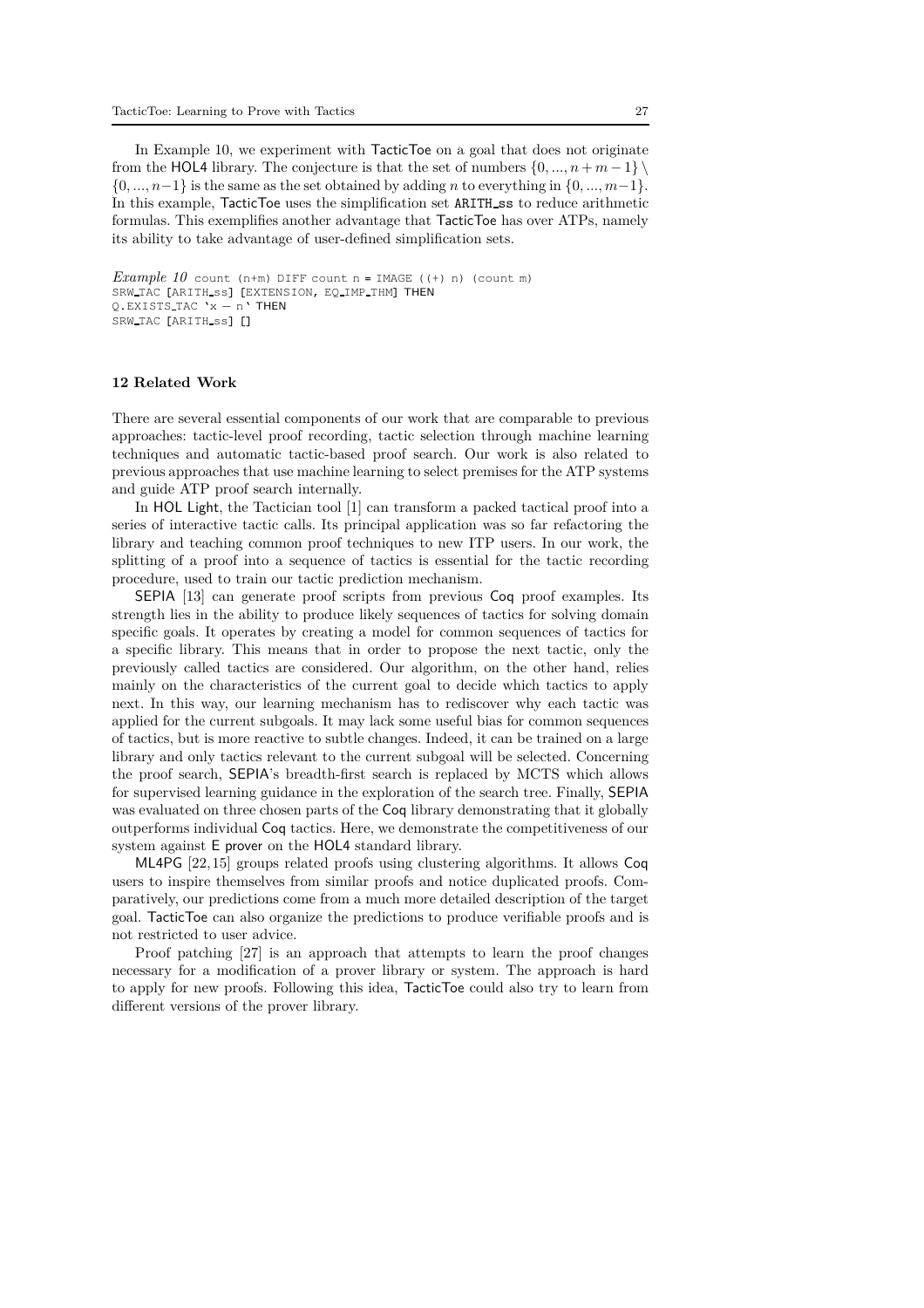It is important to consider the strength of the language used for building proofs and proof procedures when designing a system such as TacticToe. Indeed, such system will be re-using those procedures. In Isabelle, the language Eisbach [24] was created on top of the standard tactic language by giving access to constructors of the tactic language to the end-user. The language PSL [26] was also developed. It can combine regular tactics and tools such as Sledgehammer. In Coq, the Ltac [7] meta language was designed to enrich the tactic combinators of the Coq language. It adds functionalities such as recursors and matching operators for terms and proof contexts. In HOL4, the strength of SML as a proof strategy language has been demonstrated by the implementation of complex proof procedures such as Metis.

Machine learning has also been used to advise the best library lemmas for new ITP goals. This can be done either in an interactive way, when the user completes the proof based on the recommended lemmas, as in the Mizar proof advisor MizAR [31, 21], or attempted fully automatically, where such lemma selection is handed over to the ATP component of a *hammer* system, as in the hammers for HOL4 [10], HOL Light [19] and Isabelle [4].

Internal learning-based selection of tactical steps inside an ITP is analogous to internal learning-based selection of clausal steps inside ATPs such as MaLeCoP [33] and FEMaLeCoP [20]. These systems use the naive Bayes classifier to select clauses for the extension steps in tableaux proof search based on many previous proofs. Satallax [5] can guide its search internally [9] using a command classifier, which can estimate the priority of the 11 kinds of commands in the priority queue based on positive and negative examples.

# **13 Conclusion**

We proposed a new proof assistant automation technique which combines tacticbased proof search with machine learning prediction. Its implementation, TacticToe, achieves an overall success rate of 66.4% on 7164 theorems of the HOL4 standard library, surpassing E prover with auto-schedule. Its effectiveness is especially visible on theories which use inductive data structures, specialized decision procedures, and custom built simplification sets. Thanks to the learning abilities of TacticToe, the generated tactic proofs often reveal the high-level structure of the proof. We therefore believe that predicting ITP tactics based on the current goal features is a very reasonable approach to automatically guiding proof search, and that accurate predictions can be obtained by learning from the knowledge available in today's large formal proof corpora.

To improve the quality of the predicted tactics, we would like to predict other type of arguments independently, as it was done for theorems. In this direction, the most interesting arguments to predict next are terms as they are ubiquitous in tactics. Further along the way, new tactics could be created by programming them with any construction available in SML. The proof search guidance can also be improved, for example by considering stronger machine learning algorithms such as deep neural networks as a model for the policy and evaluation in MCTS. The quality of such models could be enhanced by training and testing existing and synthesized tactics. Conjecturing suitable intermediate steps could also allow TacticToe to solve problems which require long proofs by decomposing it into multiple easier steps.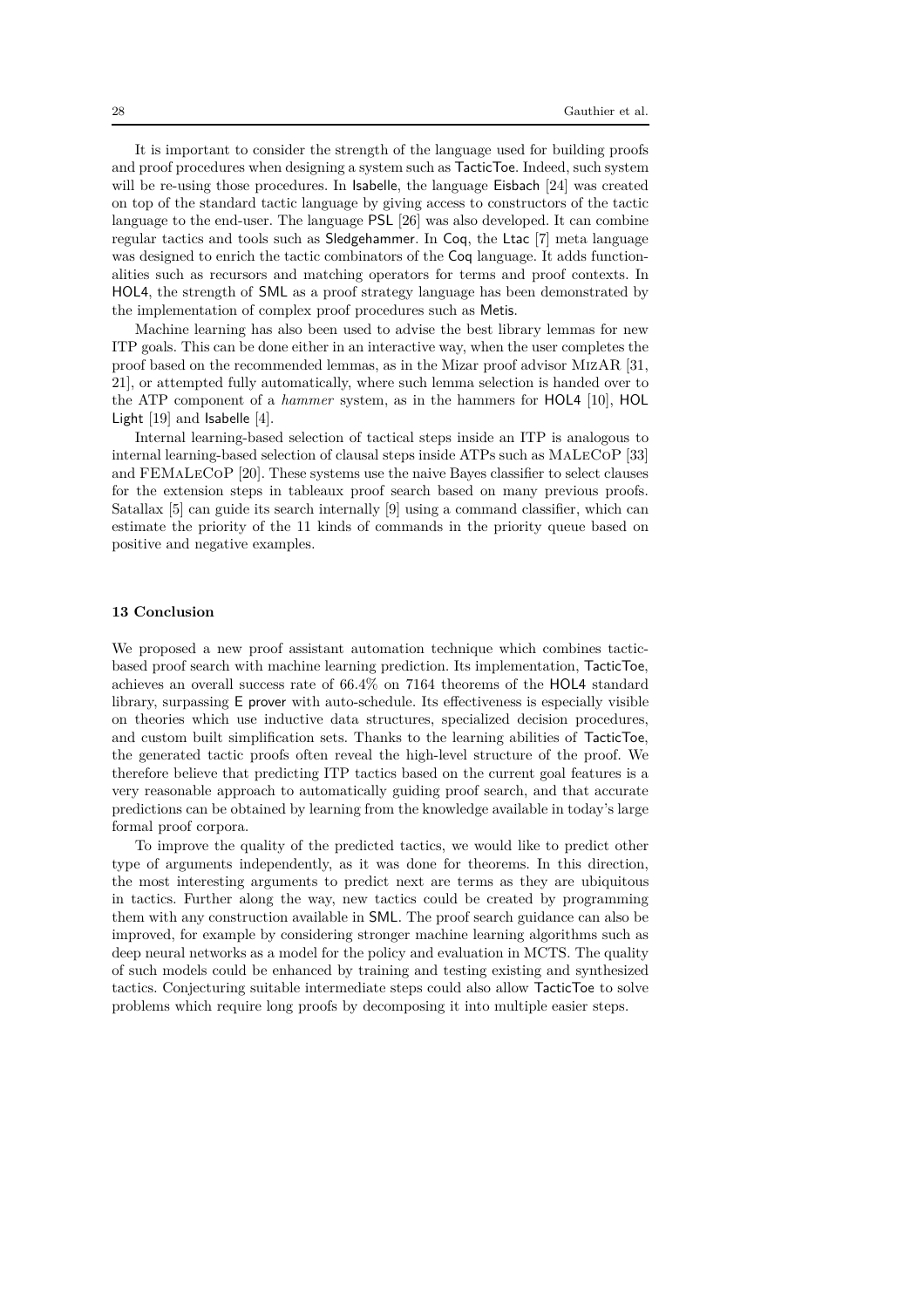*Acknowledgments* We would like to thank Lasse Blaauwbroek and Yutaka Nagashima for their insightful comments which contributed to improve the quality of this paper. This work has been supported by the ERC Consolidator grant no. 649043 *AI4REASON*, the ERC starting grant no. 714034 *SMART*, the Czech project AI & Reasoning CZ.02.1.01/0.0/0.0/15 003/0000466 and the European Regional Development Fund.

# **References**

- 1. Mark Adams. Refactoring proofs with Tactician. In Domenico Bianculli, Radu Calinescu, and Bernhard Rumpe, editors, *Human-Oriented Formal Methods (HOFM)*, volume 9509 of *LNCS*, pages 53–67. Springer, 2015.
- 2. Yves Bertot and Pierre Cast´eran. *Interactive Theorem Proving and Program Development: Coq'Art: The Calculus of Inductive Constructions*. Springer, 2004.
- 3. Jasmin Blanchette, Cezary Kaliszyk, Lawrence Paulson, and Josef Urban. Hammering towards QED. *Journal of Formalized Reasoning*, 9(1):101–148, 2016.
- 4. Jasmin Christian Blanchette, David Greenaway, Cezary Kaliszyk, Daniel Kühlwein, and Josef Urban. A learning-based fact selector for Isabelle/HOL. *J. Autom. Reasoning*, 57(3):219–244, 2016.
- 5. Chad E. Brown. Reducing higher-order theorem proving to a sequence of SAT problems. *Journal of Automated Reasoning*, 51(1):57–77, Mar 2013.
- 6. Cameron Browne, Edward Jack Powley, Daniel Whitehouse, Simon M. Lucas, Peter I. Cowling, Philipp Rohlfshagen, Stephen Tavener, Diego Perez Liebana, Spyridon Samothrakis, and Simon Colton. A survey of Monte Carlo tree search methods. *IEEE Trans. Comput. Intellig. and AI in Games*, 4(1):1–43, 2012.
- 7. David Delahaye. A tactic language for the system Coq. In Michel Parigot and Andrei Voronkov, editors, *Logic for Programming and Automated Reasoning*, pages 85–95, Berlin, Heidelberg, 2000. Springer Berlin Heidelberg.
- 8. Sahibsingh A. Dudani. The distance-weighted k-nearest-neighbor rule. *Systems, Man and Cybernetics, IEEE Transactions on*, SMC-6(4):325–327, 1976.
- 9. Michael Färber and Chad E. Brown. Internal guidance for Satallax. In Nicola Olivetti and Ashish Tiwari, editors, *8th International Joint Conference on Automated Reasoning (IJCAR 2016)*, volume 9706 of *LNCS*, pages 349–361. Springer, 2016.
- 10. Thibault Gauthier and Cezary Kaliszyk. Premise selection and external provers for HOL4. In Xavier Leroy and Alwen Tiu, editors, *Proc. of the 4th Conference on Certified Programs and Proofs (CPP'15)*, pages 49–57. ACM, 2015.
- 11. Thibault Gauthier, Cezary Kaliszyk, and Josef Urban. TacticToe: Learning to reason with HOL4 tactics. In Thomas Eiter and David Sands, editors, *LPAR-21. 21st International Conference on Logic for Programming, Artificial Intelligence and Reasoning*, volume 46 of *EPiC Series in Computing*, pages 125–143. EasyChair, 2017.
- 12. Mike Gordon. Hol a machine oriented formulation of higher order logic, 2001.
- 13. Thomas Gransden, Neil Walkinshaw, and Rajeev Raman. SEPIA: search for proofs using inferred automata. In *Automated Deduction - CADE-25 - 25th International Conference on Automated Deduction, Berlin, Germany, August 1-7, 2015, Proceedings*, pages 246– 255, 2015.
- 14. John Harrison. HOL Light: An overview. In Stefan Berghofer, Tobias Nipkow, Christian Urban, and Makarius Wenzel, editors, *TPHOLs*, volume 5674 of *Lecture Notes in Computer Science*, pages 60–66. Springer, 2009.
- 15. J´onathan Heras and Ekaterina Komendantskaya. Recycling proof patterns in Coq: Case studies. *Mathematics in Computer Science*, 8(1):99–116, 2014.
- 16. Joe Hurd. First-order proof tactics in higher-order logic theorem provers. In Myla Archer, Ben Di Vito, and César Muñoz, editors, *Design and Application of Strategies/Tactics in Higher Order Logics (STRATA 2003)*, number NASA/CP-2003-212448 in NASA Technical Reports, pages 56–68, September 2003.
- 17. Karen Spärck Jones. A statistical interpretation of term specificity and its application in retrieval. *Journal of Documentation*, 28:11–21, 1972.
- 18. Cezary Kaliszyk and Josef Urban. Stronger automation for Flyspeck by feature weighting and strategy evolution. In Jasmin Christian Blanchette and Josef Urban, editors, *PxTP 2013*, volume 14 of *EPiC Series*, pages 87–95. EasyChair, 2013.